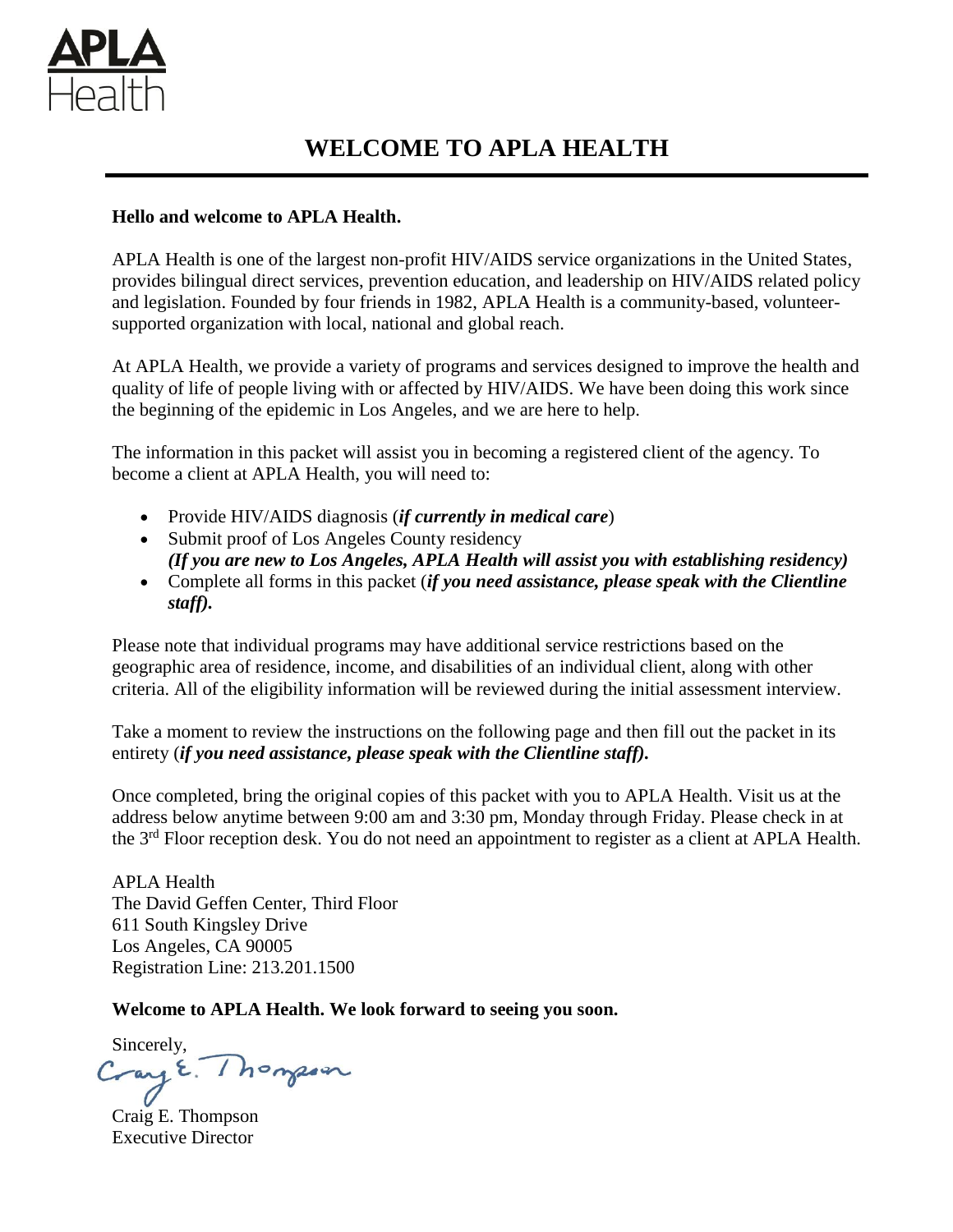

# **REGISTRATION INSTRUCTIONS**

| Please check<br>off an item<br>as you<br>complete it | <b>Type of Form/Verification</b>                                   | <b>Instructions</b>                                                                                                                                                                                                        | Page<br><b>Number</b> |
|------------------------------------------------------|--------------------------------------------------------------------|----------------------------------------------------------------------------------------------------------------------------------------------------------------------------------------------------------------------------|-----------------------|
|                                                      | Verification of Residence &<br><b>Eligibility Requirements</b>     | Read this two-page section to find out about verifying your<br>residence in Los Angeles and eligibility requirements of<br>APLA Health programs.                                                                           | $1 - 2$               |
|                                                      | <b>Registration Form</b>                                           | Complete both pages, sign and date where noted by an X.                                                                                                                                                                    | $3 - 8$               |
|                                                      | <b>Physician Diagnosis Form</b><br>(Including TB test results)     | A licensed practicing physician in California must complete<br>the form dated within one year of registration. A TB skin test<br>clearance dated within a year or a chest x-ray date within two<br>years is also required. | 9                     |
|                                                      | <b>Compliance Assurance</b><br><b>Notification for our Clients</b> | Read this important notice about the use of personal health<br>information and the HIPAA Act of 1996.                                                                                                                      | 10                    |
|                                                      | <b>HIPAA Consent Form</b>                                          | Read, sign, and date where noted by an X.                                                                                                                                                                                  | 11                    |
|                                                      | <b>Consent Form to Release</b><br><b>Medical Information</b>       | Read, sign, and date where noted by an X.                                                                                                                                                                                  | 12                    |
|                                                      | <b>Casewatch Consent Form</b>                                      | Read, sign, and date where noted by an X.                                                                                                                                                                                  | $13 - 14$             |
|                                                      | People with HIV/AIDS Bill of<br><b>Rights and Responsibilities</b> | Read, sign, and date where noted by an X.                                                                                                                                                                                  | $15 - 17$             |
|                                                      | <b>Client Grievance Procedures</b>                                 | Read, sign, and date where noted by an X.                                                                                                                                                                                  | 18                    |
|                                                      | <b>Financial Screening Form</b>                                    | Read, sign, and date where noted by an X.                                                                                                                                                                                  | $19-20$               |
|                                                      | <b>Income Verification</b>                                         | Different from verification of residence. Please see the list of<br>acceptable documents.                                                                                                                                  |                       |
|                                                      | <b>Photo Identification</b>                                        | Upon completion of the registration packet, please present<br>photo identification.                                                                                                                                        |                       |

*Return the original forms to us during your initial visit at APLA Health. Feel free to copy the forms for your own records. Please be aware that some services require additional information because of funding requirements.* 

> **If you have any questions, please call the Registrar at 213.201.1500 or VP 213.674.4321 for the Deaf and Hard of Hearing**.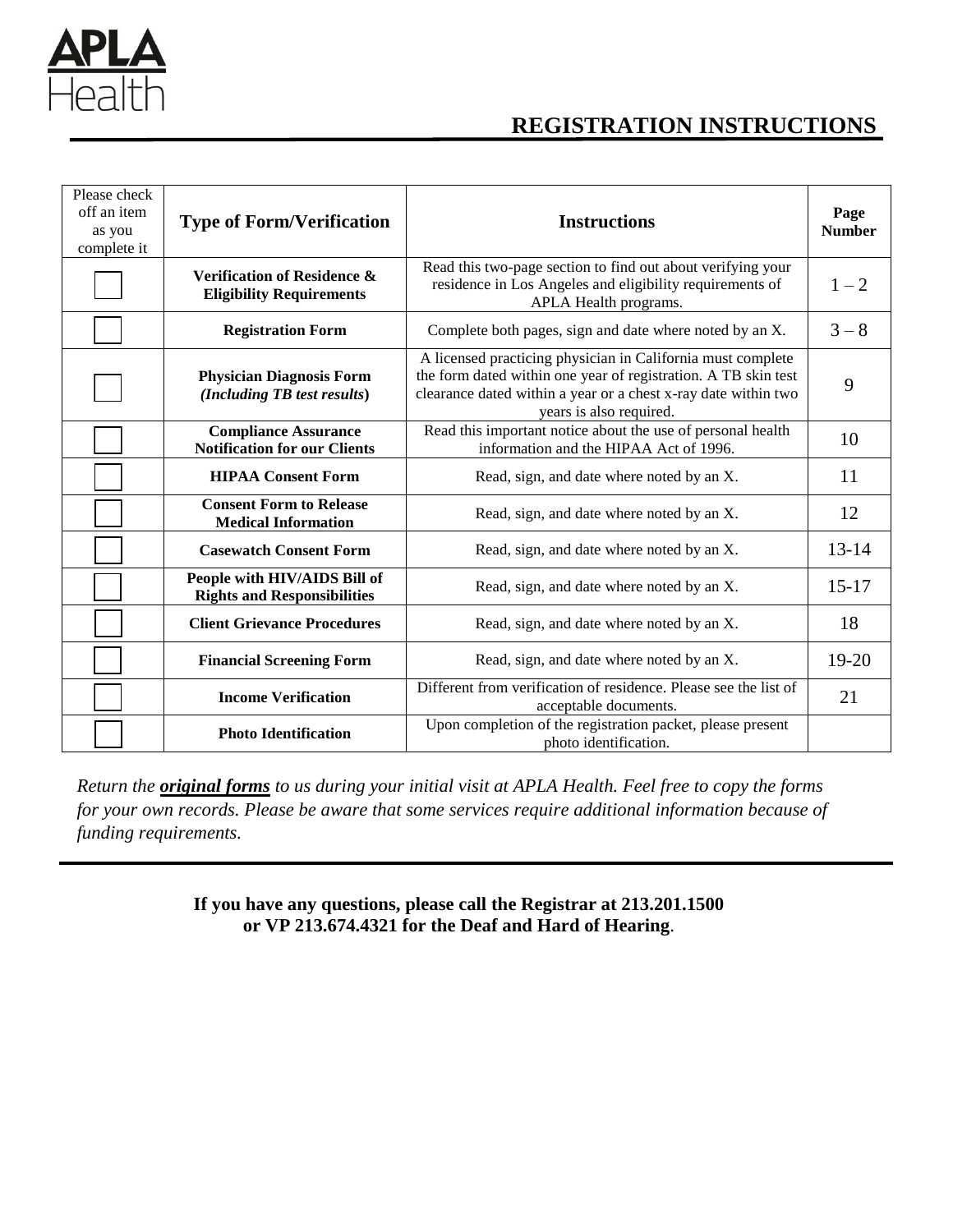

# **ELIGIBILITY REQUIREMENTS (page 1 of 2)**

APLA Health offers many programs and services for people infected with or affected by HIV/AIDS. Some programs require that you be a client of APLA Health in order to participate. Other programs simply require that you be a resident of Los Angeles County.

Please review the following eligibility information in order to gain access to services as quickly as possible. APLA Health wants to make sure that you receive services as soon as possible; however, in some instances the following documents are required beforehand.

### **1. VERIFICATION OF RESIDENCE IN LOS ANGELES COUNTY (The following documents can be provided to demonstrate proof of residency in the County of Los Angeles.)**

Current California Driver License or California ID with Los Angeles county address

#### **Or**

 A copy of a current utility bill such as water, gas, electricity, telephone, cable TV, or a newspaper delivered daily that you have received within the last three (3) months showing your name, current address, and the date issued

#### **Or**

 A Medi-Cal, SSI, and/or SSD Award Letter with its mailing envelope; bank statement; or rental/lease agreement. All of these documents must show your name and current address and be dated within three (3) months, except for the rental/lease agreement, which can be accepted if dated within one (1) year

#### **2. CURRENT DIAGNOSIS FORM OR CURRENT LAB WORK (If applicable, dated within the last year)**

- Documentation from a licensed physician that you are currently receiving care
- Documentation of your most recent lab work, including CD4 count and viral load

### \***NOTE: If you are HIV-positive but** *not* **in medical care we can help you find a medical provider and begin the process with getting the documents listed above.**

#### **3. PROOF OF INCOME**

 A copy of your bank statement showing direct deposit, an award letter of any type (SSI, SSDI, General Relief), a copy of a check, a check stub, or a letter of support from someone who is supporting you financially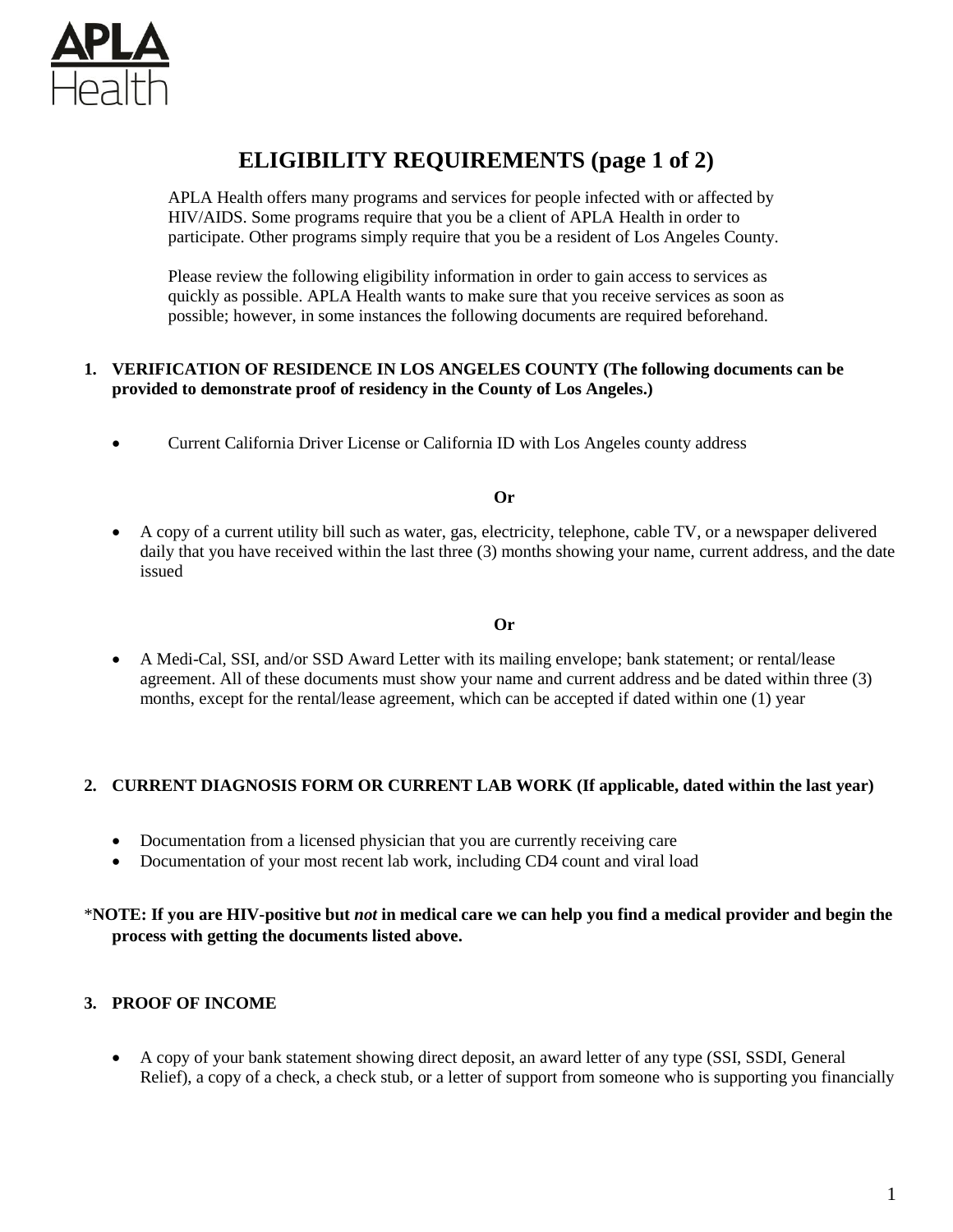

# **ELIGIBILITY REQUIREMENTS (page 2 of 2)**

## **4. OTHER REQUIREMENTS**

Some programs have additional eligibility requirements such as:

### **Dental Services:**

- CD4 count, viral load results and neutrophil count dated within the last 6 months
- Note of physician's approval for dental services
- Clients with private dental insurance or Medi-Cal must bring their insurance card

### **Home Health:**

- Registered client of APLA Health
- Referral by Assessment, Clientline, or Case Management services. An assessment will be done by a registered nurse case manager to verify client's eligibility based on the State Office of AIDS Guidelines
- Symptomatic HIV or AIDS

### **Housing Support Services:**

- Criteria are set by the governing bodies of either the Section 8 or HOPWA programs
- For more information about Housing Supportive Services, please call 213.201.1637

#### **Group Counseling/Mental Health Services:**

- Registered client of APLA Health
- Referral by Assessment, Clientline, or Case Management services
- Attend an interview with the support group facilitator
- For more information about Mental Health/Counseling Services please call 213.201.1621

#### **Necessities of Life Program (NOLP) Food Pantries:**

- Eligible clients may not have an income that exceeds \$1,458.75 each month. For clients with dependents, add an additional \$338 per dependent for income eligibility
	- $\circ$  Example: 1 dependent = monthly income may not exceed \$1,796.75
	- $\circ$  Example: 2 dependents = monthly income may not exceed \$2,134.75
- Complete an NOLP application
- Complete an annual nutrition screening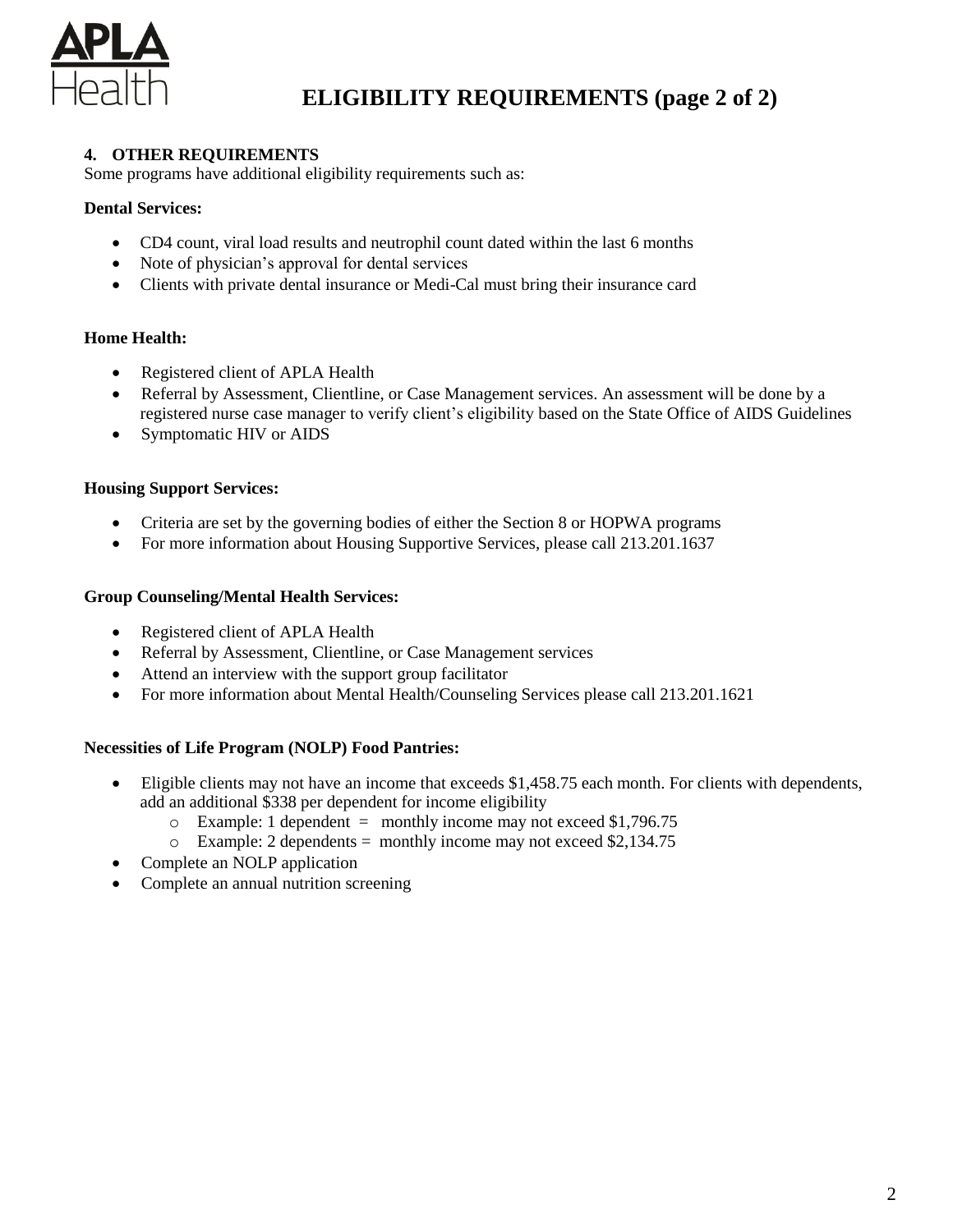

# **REGISTRATION FORM**

| <b>CONTACT INFORMATION</b><br><b>Your Home Address:</b>                                                                |                                                               |
|------------------------------------------------------------------------------------------------------------------------|---------------------------------------------------------------|
|                                                                                                                        |                                                               |
|                                                                                                                        |                                                               |
| Is it okay to send mail with APLA Health on the envelope to this address? $\Box$ Yes $\Box$ No                         |                                                               |
| Do you live, work, or go to school in the City of West Hollywood? $\Box$ Yes $\Box$ No                                 |                                                               |
| Health?<br>Evening Phone: (______) ______________________ May we leave a message indicating that the call is from APLA |                                                               |
| Health?<br>Health?                                                                                                     |                                                               |
| May we contact you by e-mail? $\Box$ Yes $\Box$ No                                                                     |                                                               |
| If yes, please print email address:                                                                                    |                                                               |
| <b>Mailing address if different from above:</b>                                                                        |                                                               |
|                                                                                                                        |                                                               |
|                                                                                                                        | $\Box$ Yes $\Box$ No<br>$\Box$ Yes $\Box$ No<br>Yes $\Box$ No |

*Is it okay to send mail with APLA Health on the envelope to this address?*  $\Box$  Yes  $\Box$  No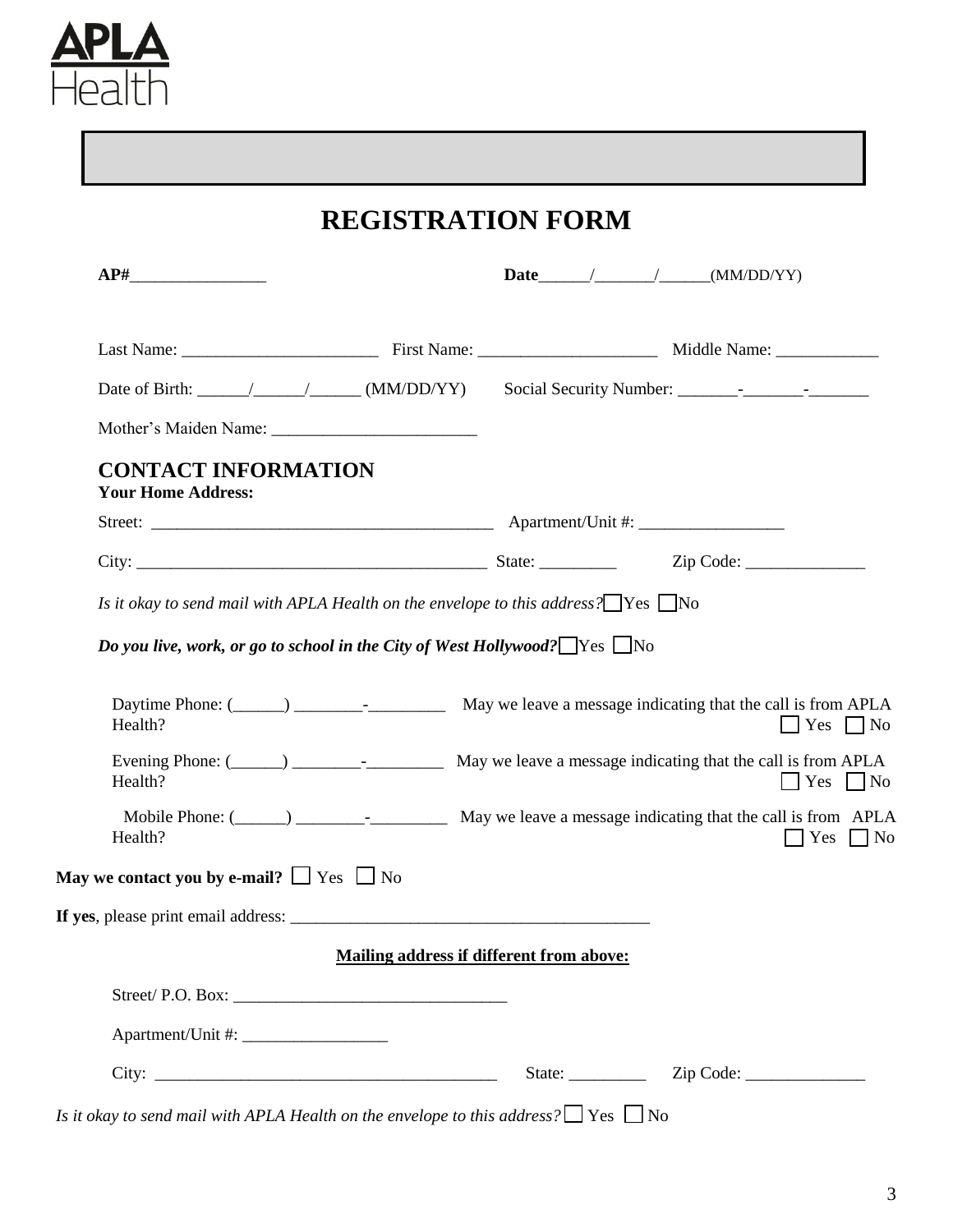

*If someone else were to answer your phone, who could APLA Health leave a message or speak with?*

| Name:         |  |
|---------------|--|
|               |  |
| Relationship: |  |
|               |  |
|               |  |
| Name:         |  |
|               |  |
| Relationship: |  |

## **CLIENT INFORMATION**

- 1. What is your gender?<br> $\Box$  Male Male Transgender Male to Female<br>
Transgender Female to Male Transgender Female to Male
- 2. What is your ethnicity?

| Latino (Hispanic) Black/African American (Non-Hispanic)<br>White (Non-Hispanic) Native American/ Aleutian/ Native Alaskan<br>Asian/Pacific Islander Other (please specify) |
|----------------------------------------------------------------------------------------------------------------------------------------------------------------------------|
| 3. What is your primary language?                                                                                                                                          |
| English<br>Russian<br>American Sign Language<br>Spanish<br>Armenian<br>Other (please specify)                                                                              |
| 4. Do you speak English fluently? $\Box$ Yes $\Box$ NoDo you read and write English? $\Box$ Yes $\Box$ No                                                                  |
| 5. What is your birth country?                                                                                                                                             |
| • Length of time in the U.S. (in months)                                                                                                                                   |
| 6. Check all that apply                                                                                                                                                    |
| Physically challenged<br>Blind or partially sighted<br>Deaf or hard of hearing                                                                                             |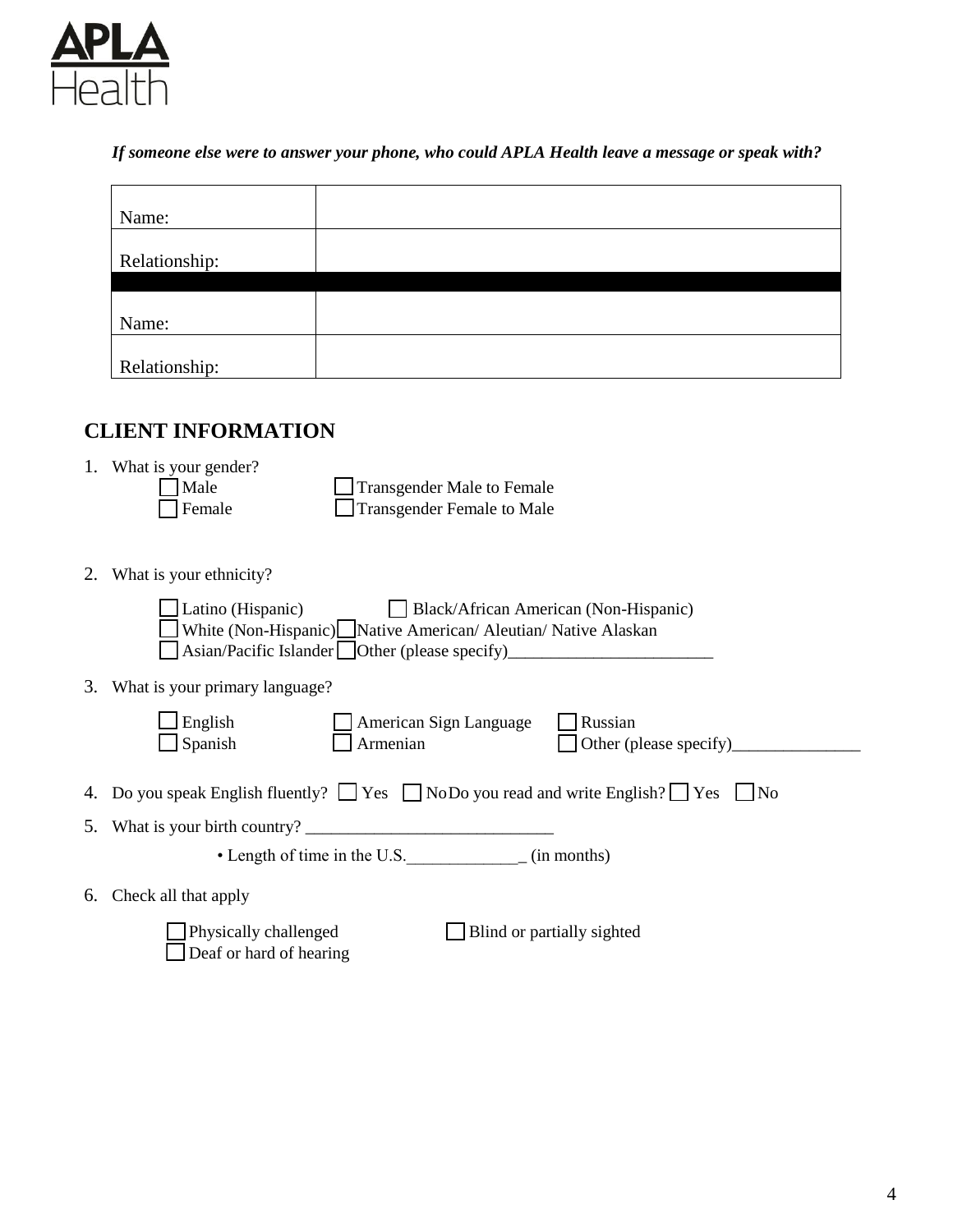

## **CLIENT'S SOURCE(S) OF MEDICAL INSURANCE**

7. Do you currently receive ADAP (AIDS Drug Assistance Program) benefits?  $\Box$  Yes  $\Box$  No

8. What type of medical insurance do you have?

| $\Box$ Medi-Cal <i>without</i> share cost | $\Box$ HMO/PPO                              | None |
|-------------------------------------------|---------------------------------------------|------|
| $\Box$ Medi-Cal with share cost           | $\Box$ Private                              |      |
| $\Box$ Medicare                           | $\Box$ VA and/or other government benefits  |      |
| Both Medi-Cal and Medicare                | $\Box$ Other (please specify) $\_\_\_\_\_\$ |      |

9. Have you applied for Medi-Cal benefits recently?  $\Box$  Yes  $\Box$  No

a. If "Yes", Medi-Cal date of application\_\_\_\_\_\_\_\_\_\_\_\_\_\_\_\_\_\_ (MM/DD/YY)

b. What is the status of your application

10. If you have private insurance through an HMO or a PPO, what is the name of your carrier?

\_\_\_\_\_\_\_\_\_\_\_\_\_\_\_\_\_\_\_\_\_\_\_\_\_\_\_\_\_\_\_\_\_\_\_\_\_\_\_\_\_\_\_\_\_\_\_\_\_\_\_\_\_\_\_\_\_\_\_\_\_\_\_\_\_\_\_\_\_\_\_\_\_\_\_\_\_\_\_\_\_\_\_\_\_\_

\_\_\_\_\_\_\_\_\_\_\_\_\_\_\_\_\_\_\_\_\_\_\_\_\_\_\_\_\_\_\_\_\_\_\_\_\_\_\_\_\_\_\_\_\_\_\_\_\_\_\_\_\_\_\_\_\_\_\_\_\_\_\_\_\_\_\_\_\_

- a. What is your insurance  $ID#?$
- b. Eligibility date
- c. How much is your medical visit co-pay? $\frac{2}{\sqrt{2}}$
- d. How much is your prescription co-pay?\_\_\_\_\_\_\_\_\_\_\_\_

## **INCOME**

11. Please indicate your gross monthly income:

| $\Box$ Less than \$747    | $\Box$ \$748-\$1,197     | $\Box$ \$1,198 - \$2,234 |
|---------------------------|--------------------------|--------------------------|
| $\sqrt{$}32,235 - $2,992$ | $\Box$ More than \$2,993 |                          |

12. Are you medically able to work?  $\Box$  Yes  $\Box$  No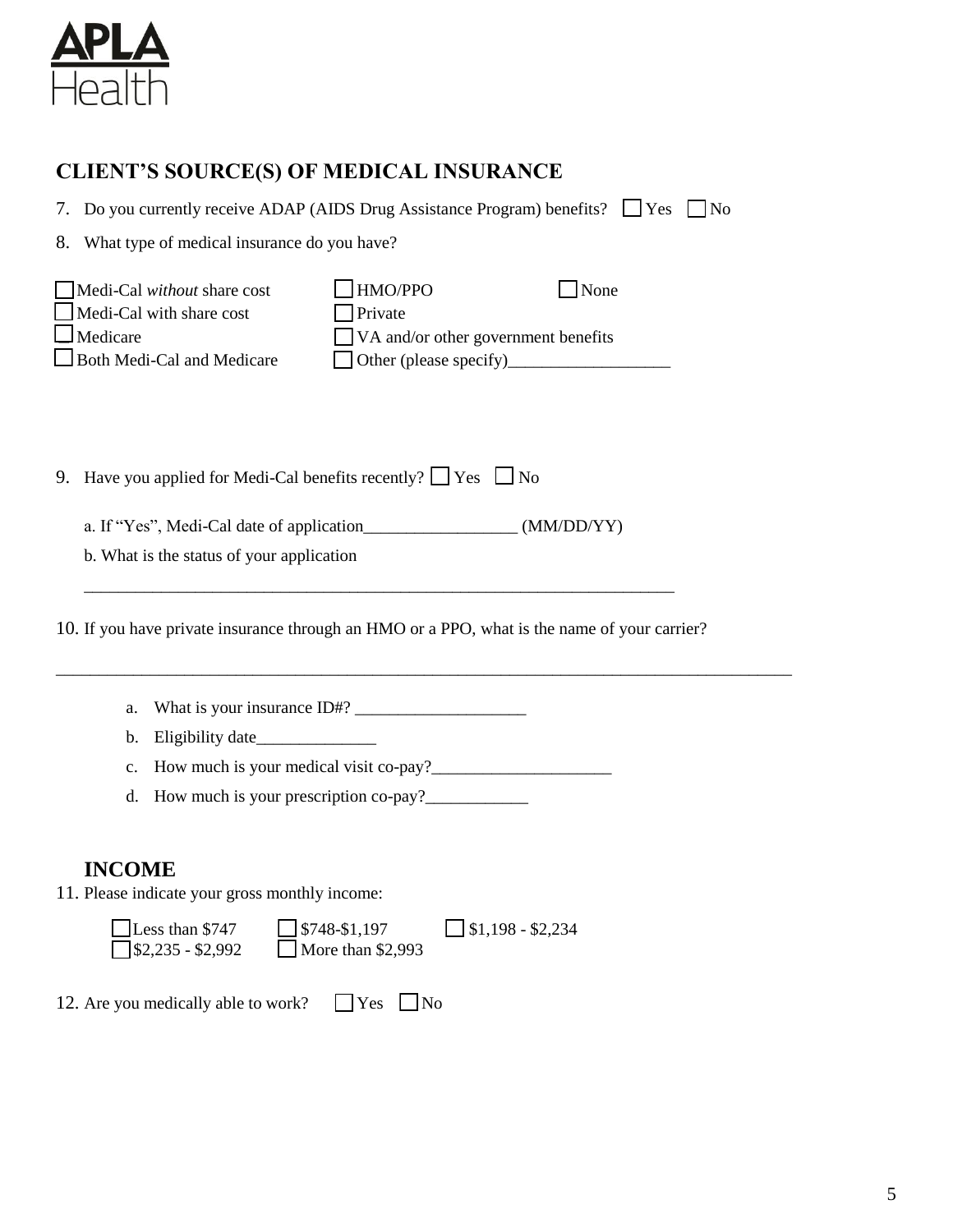

13. Do you receive any of the following? *(If so, please check all boxes and indicate amount)*

|                                                       |                                  | <b>Amount received monthly</b> |
|-------------------------------------------------------|----------------------------------|--------------------------------|
| <b>Social Security Disability Insurance</b><br>(SSDI) | $\vert$ No<br>$\Box$ Yes         | \$                             |
| <b>Supplemental Security Income (SSI)</b>             | $\vert$ $\vert$ No<br><b>Yes</b> | \$                             |
| <b>CalWORKs (TANF)</b>                                | $\vert$ No<br>Yes                | \$                             |
| <b>State Disability Insurance (SDI)</b>               | $\Box$ No<br>Yes                 | \$                             |
| <b>General Relief (GR)</b>                            | Yes<br>$\vert$ No                | \$                             |
| <b>Food Stamps</b>                                    | $\Box$ No<br>Yes                 | \$                             |
| <b>CAPI</b>                                           | $Yes$ No                         | \$                             |
| <b>Unemployment Insurance (UI)</b>                    | $\Box$ No<br>Yes                 | \$                             |
| <b>Veterans Benefits (VA)</b>                         | $Yes \tNo$                       | \$                             |
| Other Income (support from friends/famil              | $\Box$ Yes<br>$\vert$ No         | \$                             |
| <b>Please specify source:</b>                         |                                  |                                |

## **HIV HISTORY**

In order to provide services that best meet your needs, please answer the following questions.

14. How did you become infected with HIV? *(Check all that apply)*

| Male to female sex (heterosexual contact)           | Injection drug use                     |
|-----------------------------------------------------|----------------------------------------|
| Male to male sex                                    | Infected at birth                      |
| Male to male sex and injection drug use             | $\Box$ Hemophilia/coagulation disorder |
| Blood transfusion or other blood or tissue products | $\Box$ Other (specify)                 |

15. What have been or are the gender(s) of your sexual partner(s)? *(Check all that apply)*

| $\Box$ Male   | Male to female transgender |
|---------------|----------------------------|
| $\Box$ Female | Female to male transgender |
|               | $\Box$ No sexual partners  |

## **LIVING/HOUSING ARRANGEMENT:**

16. What is your household size (how many people live with you)? \_\_\_\_\_\_\_\_\_\_\_\_\_\_\_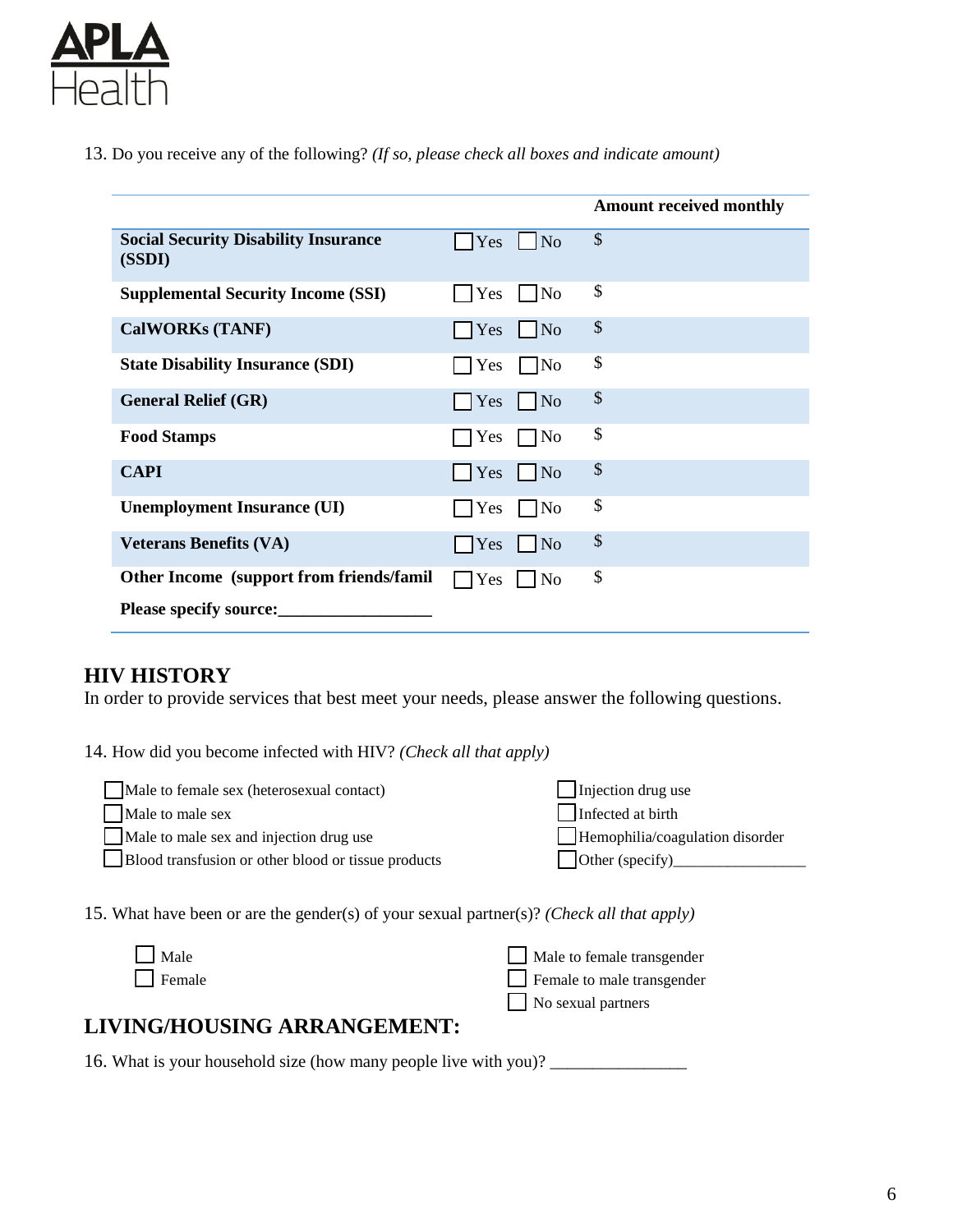| 17. Marital Status (check all that applies)                                                                                                                                                                                   |                                    |
|-------------------------------------------------------------------------------------------------------------------------------------------------------------------------------------------------------------------------------|------------------------------------|
| Single                                                                                                                                                                                                                        |                                    |
| Partnered/not legally married                                                                                                                                                                                                 |                                    |
| Separated/Divorced                                                                                                                                                                                                            |                                    |
| Widowed years                                                                                                                                                                                                                 |                                    |
| Married/Domestic partnership<br>Male partner                                                                                                                                                                                  | Transgender male to female partner |
| $\blacksquare$ Female partner<br><b>Example 18</b> Years                                                                                                                                                                      | Transgender female to male partner |
| 18. What is your housing situation?<br>Stable and permanent (living in apartment, house, leasing)<br>Non-permanent (homeless, transient)<br>Institution (correctional, health care center, mental health) ___________________ |                                    |
| 19. Do you have any <i>dependent</i> children? <u>Sexteen</u> No                                                                                                                                                              |                                    |
| If "Yes," What is the number of dependent children? ____________________________<br>20. Have you ever been in jail or prison?<br>$\Box$ Yes<br>INo                                                                            |                                    |

## **EMERGENCY CONTACT INFORMATION**

In the event of an emergency whom may we contact, indicating that the call is from APLA Health, and if need be, providing personal information about you?

| $City$ State                                                                           |                                                                                      |                                                                      |  |
|----------------------------------------------------------------------------------------|--------------------------------------------------------------------------------------|----------------------------------------------------------------------|--|
|                                                                                        |                                                                                      |                                                                      |  |
|                                                                                        |                                                                                      |                                                                      |  |
| Evening Phone $(\_\_)$                                                                 |                                                                                      |                                                                      |  |
| Mobile Phone: $\qquad \qquad$                                                          |                                                                                      |                                                                      |  |
|                                                                                        | Is this person aware of your HIV status?<br>Is it okay to disclose your information? | <b>T</b> es<br>$\Box$ No<br>$\Box$ Yes $\neg$ No                     |  |
| 21. Do you have a Durable Power of Attorney (DPA) for Healthcare? $\Box$ Yes $\Box$ No |                                                                                      |                                                                      |  |
|                                                                                        |                                                                                      | If "Yes," what is the name of the person assigned as the DPA? $\_\_$ |  |
| Phone Number $(\_\_)$<br>➤                                                             |                                                                                      |                                                                      |  |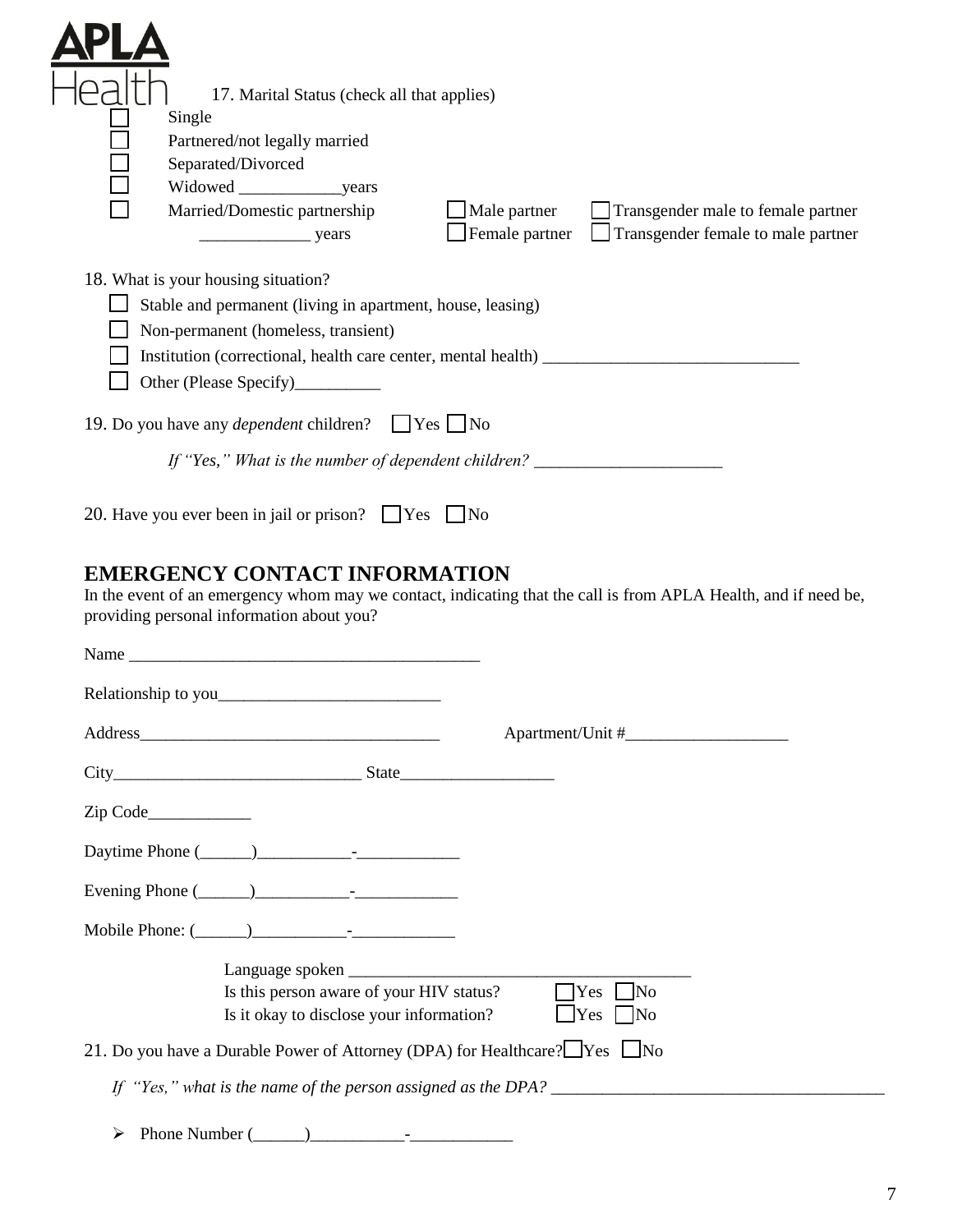

22. Where do you primarily receive medical care? *(such as Kaiser Permanente, AIDS Healthcare Foundation (AHF), County/USC Hospital (5P21), Jeffrey Goodman Clinic, etc)* 

Name of physician \_\_\_\_\_\_\_\_\_\_\_\_\_\_\_\_\_\_\_\_\_\_\_\_\_\_\_\_\_ Phone number  $(\_\_)$ Name of nurse (if any)\_\_\_\_\_\_\_\_\_\_\_\_\_\_\_\_\_\_\_\_\_\_\_\_\_\_ Phone number  $(\_\_)$ Name of social worker (if any)\_\_\_\_\_\_\_\_\_\_\_\_\_\_\_\_\_\_\_\_ Phone number( $\qquad$ *Are you satisfied with your medical care?* ❐Yes ❐No **I hereby certify that the information I provided above is true and correct to the best of my knowledge.**

*\_\_\_\_\_\_\_\_\_\_\_\_\_\_\_\_\_\_\_\_\_\_\_\_\_\_\_\_\_\_\_\_\_\_\_\_\_\_\_\_\_\_\_*

X\_\_\_\_\_\_\_\_\_\_\_\_\_\_\_\_\_\_\_\_\_\_\_\_\_\_\_\_\_\_\_\_\_\_\_\_\_\_\_\_\_\_\_\_\_\_ \_\_\_\_\_\_/\_\_\_\_\_\_\_/\_\_\_\_\_\_\_\_ Signature of Client Date (MM/DD/YY)

*Personal information is reported anonymously and not linked to you individually. Your name and other identifying information will be kept CONFIDENTIAL. Please answer every question.*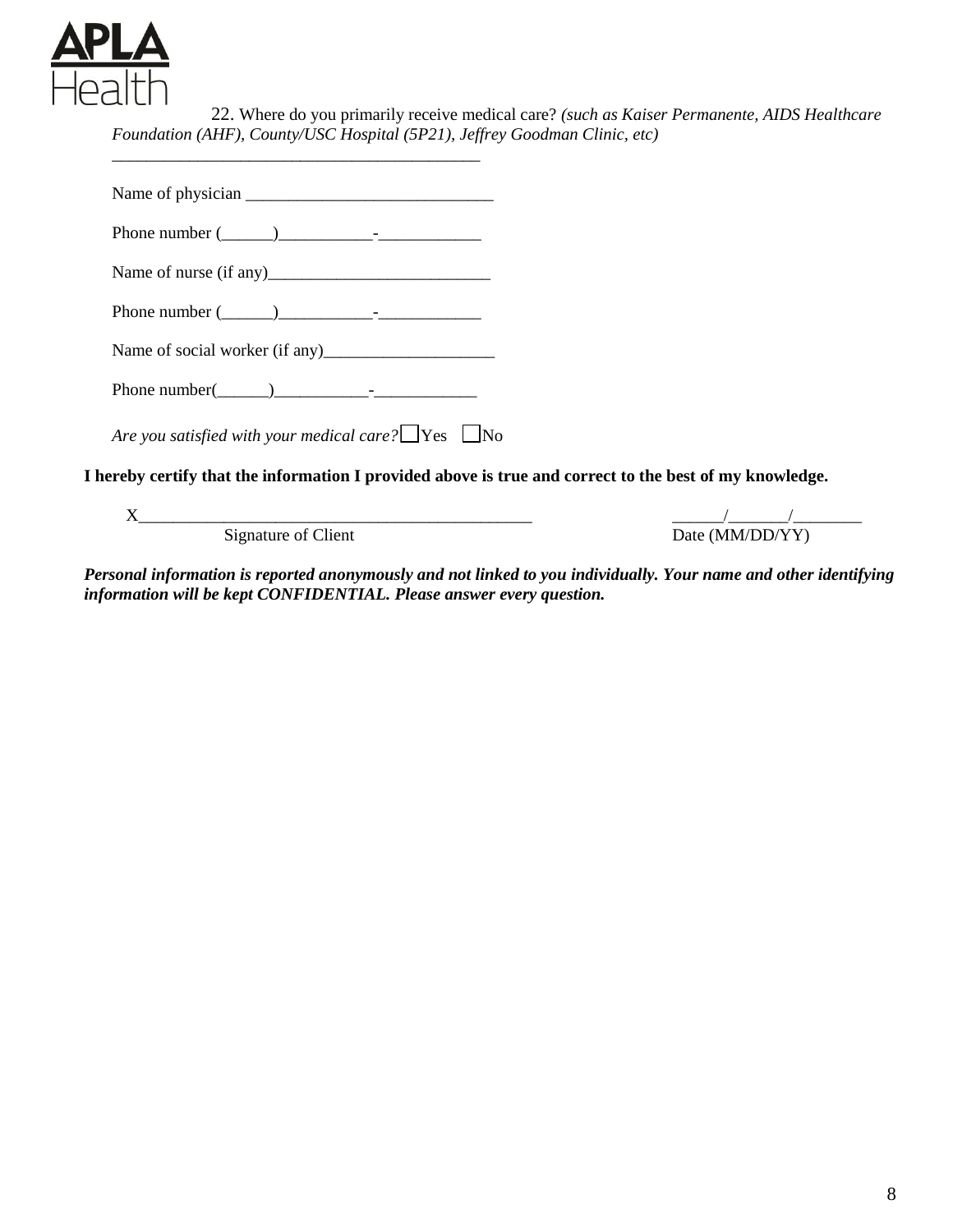

### **PHYSICIAN'S DIAGNOSIS FORM**

*PHYSICIANS: A licensed, practicing physician in California is required to complete as much of this form as possible. If you do not respond to a question, we will assume that you do not have an answer to that particular question. Return to APLA Health Registrar by FAX (213) 201-1392 or mail to The David Geffen Center, 611 S. Kingsley Drive, Los Angeles, CA 90005*

| <b>Patient's Name:</b>                                                                                                                                                                                                                                                               | Date of Birth                                                                                                                                                                                         |
|--------------------------------------------------------------------------------------------------------------------------------------------------------------------------------------------------------------------------------------------------------------------------------------|-------------------------------------------------------------------------------------------------------------------------------------------------------------------------------------------------------|
| First<br>Last                                                                                                                                                                                                                                                                        | <b>DD</b><br><b>YYYY</b><br>MI<br><b>MM</b>                                                                                                                                                           |
| <b>Social Security #:</b>                                                                                                                                                                                                                                                            | <b>Phone Number</b>                                                                                                                                                                                   |
| $\rightarrow$ DIAGNOSIS: (Choose only one)<br>$\Box$ HIV+ Asymptomatic (No Symptoms)<br>$\Box$ HIV+ Symptomatic                                                                                                                                                                      | $\Box$ AIDS Asymptomatic (No Symptoms)<br>$\Box$ AIDS Symptomatic                                                                                                                                     |
|                                                                                                                                                                                                                                                                                      | What was the date of this diagnosis? ____/ ____/ _____ Year of first positive test for HIV                                                                                                            |
| Symptoms that substantiate this diagnosis:<br>$\Box$ Diarrhea<br>$\Box$ Fevers<br>$\Box$ Fatigue<br>$\Box$ Other<br><b>CURRENT SYMPTOMS RELATED TO HIV or TREATMENT INCLUDE:</b><br>→                                                                                                | Opportunistic infections that substantiate this diagnosis:<br>$\Box$ CD4 < 200/14%<br>Date: <u>Date:</u><br>$\Box$ KS<br>Date:<br>$\Box$ PCP<br>Other (include date)<br><u>D</u> Other (include date) |
| $\rightarrow$ LAB DATA:<br>$CD4 count/percentage$ / $\sqrt{ }$<br>HIV viral load<br>п                                                                                                                                                                                                | as of $\qquad \qquad /$                                                                                                                                                                               |
| $\triangleright$ Viral Load Test Type: $\Box$ PCR $\Box$ bDNA<br>Neutrophil count ________________________cells/mm3<br>Platelet count ___________________________ cells/mm3<br><b>OTHER ILLNESSES:</b> Are there any other illness we need to be aware of? (If yes, please describe) | $\Box$ NASBA<br>(required for dental)<br>(required for dental)                                                                                                                                        |
| <b>EXECUTE:</b> Is this patient medically able to receive routine dental care and/or oral procedures?<br>TOOD & NUTRITION: Is this patient in need of food and nutrition services?<br>TUBERCULOSIS: Has this patient been screened for TB?                                           | $\Box$ Yes<br>$\square$ No<br>$\Box$ Yes $\Box$ No<br>$\Box$ Yes $\Box$ No                                                                                                                            |
| TB skin test date $\frac{1}{\sqrt{1-\frac{1}{2}}}\left  \frac{1}{\sqrt{1-\frac{1}{2}}}\right $                                                                                                                                                                                       | $\Box$ Negative<br>$\Box$ Positive                                                                                                                                                                    |
| TB chest X-ray $\frac{\sqrt{1-\frac{1}{2}}}{\sqrt{1-\frac{1}{2}}}}$                                                                                                                                                                                                                  | $\Box$ Positive<br>$\Box$ Negative                                                                                                                                                                    |
| This patient is currently $\Box$ receiving preventive TB treatment<br>$\Box$ receiving treatment for active TB                                                                                                                                                                       | $\Box$ not receiving treatment<br>$\Box$ non-compliant with recommended treatment                                                                                                                     |
| I am the physician responsible for the above patient's HIV care. I certify that the above information is correct and based on a review<br>of the patient's HIV treatment needs.                                                                                                      |                                                                                                                                                                                                       |
|                                                                                                                                                                                                                                                                                      |                                                                                                                                                                                                       |
|                                                                                                                                                                                                                                                                                      |                                                                                                                                                                                                       |
|                                                                                                                                                                                                                                                                                      |                                                                                                                                                                                                       |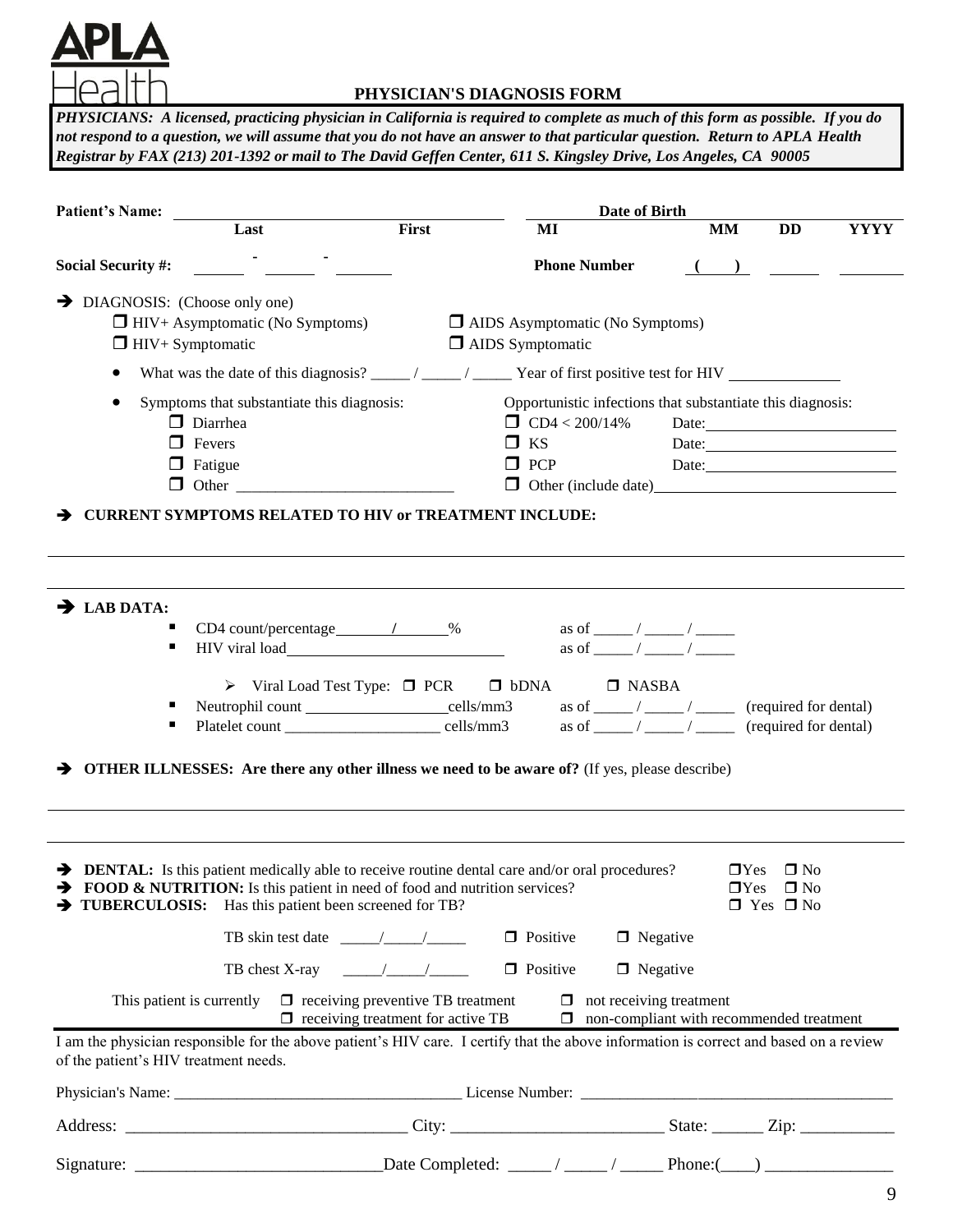

# **COMPLIANCE ASSURANCE NOTIFICATION FOR APLA HEALTH CLIENTS**

## **To Our Valued Clients,**

The misuse of personal health information has been identified as a national problem. We want you to know that all of our employees, managers, and volunteers continually undergo training so that they understand and comply with government rules and regulations regarding the Health Insurance Portability and Accountability Act of 1996 (HIPAA), with particular emphasis on the "Privacy Rule." We strive to achieve the highest standards of ethics and integrity in providing services for our clients.

It is our policy to properly determine the appropriate use of personal health information in accordance with governmental rules, laws, and regulations, except in cases where the law mandates us to report this information. This includes instances where you are a threat to yourself (suicidal or homicidal ideations) or instances of child or elder abuse. As part of this plan, we have implemented a compliance program that oversees the prevention of any inappropriate use of personal health information.

Because we believe that there is always room for improvement, our policy is to listen to our employees and our clients without any thought of penalty if they feel that an event in any way compromises our policy of integrity. We welcome your input regarding any service problem so that we may remedy the situation promptly.

HIPPA Compliance Officer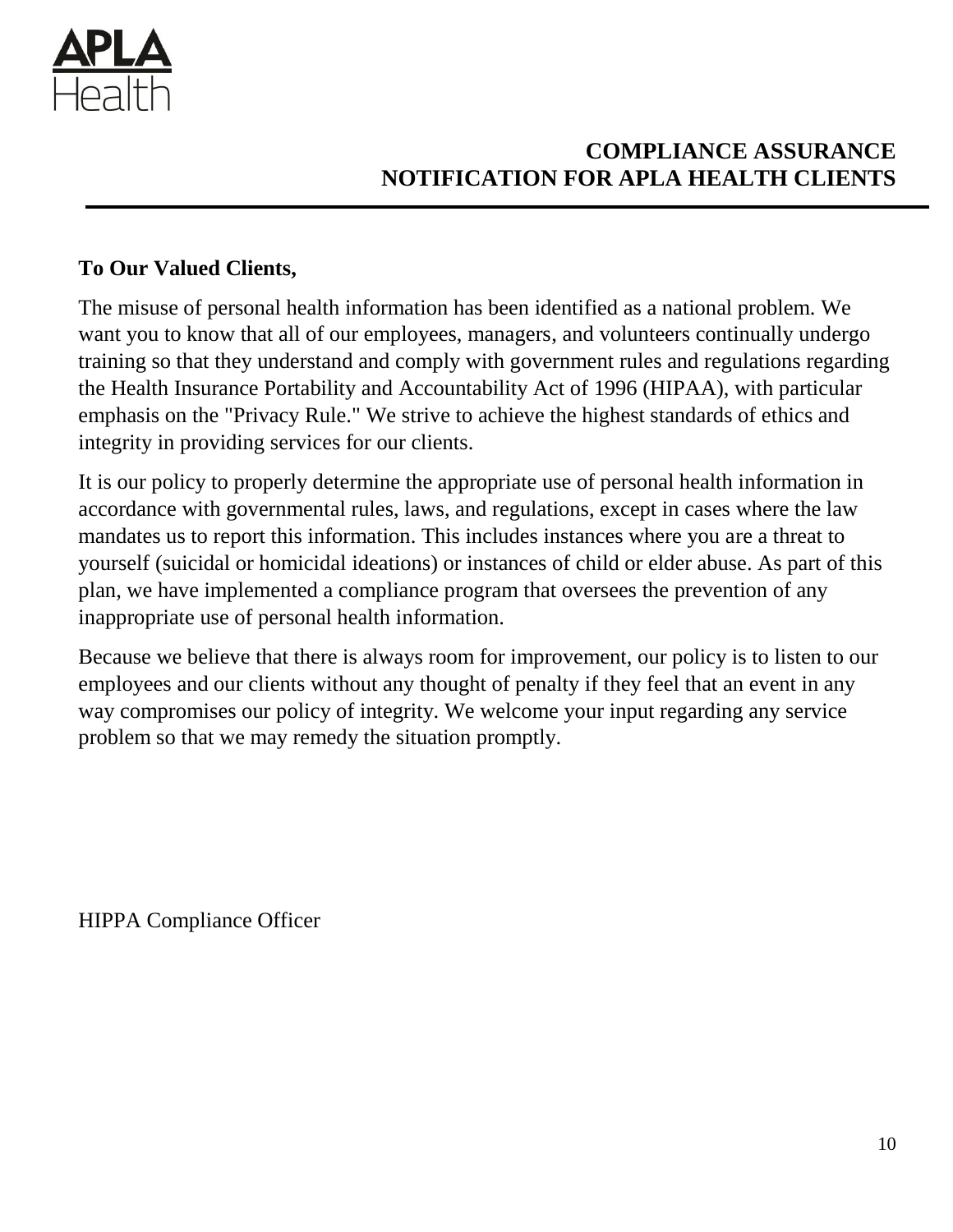

# **HIPAA PATIENT CONSENT FORM**

The Health Insurance Portability and Accountability Act of 1996 (HIPAA) established a "Privacy Rule" to help ensure that personal health care information is protected for privacy. The Privacy Rule was also created in order to provide a standard for certain health care providers to obtain a patient consent to disclose health information about the patient in order to carry out treatment, payment, or health care operations.

APLA Health wants you to know that we respect the privacy of your personal health information and will do all we can to secure and protect that privacy. We strive to always take reasonable precautions to protect your privacy. When it is appropriate or necessary, we provide only the minimum necessary information to those we feel are in need of your health care information regarding treatment, payment or health care operations, in order to provide health care that is in your best interest.

We fully support your access to your personal medical records. We may have indirect treatment relationships with you (such as laboratories that only interact with the physicians and not patients), and may have to disclose personal health information for purposes of treatment, payment or health care operations. This includes instances where you are a threat to yourself (suicide or homicide ideations) or instances of child or elder abuse. As part of this plan, we have implemented a Compliance Program that oversees the prevention of any inappropriate use of Personal Health Information. These entities are most often not required to obtain patient consent.

You may refuse to consent to the use or disclosure of your personal health information, but this must be done in writing. Under this law, we have the right to refuse to treat you should you choose to refuse to disclose your Personal Health Information. If you choose to give consent in this document, at some future time you may request to refuse all or part of your Personal Health Information. You may not revoke actions that have already been taken which relied on this or a previously signed consent.

If you have any objections to this form, please ask to speak with our HIPAA Compliance Officer. You have the right to review our Privacy Notice (Compliance Assurance Notification to Our Patients), to request restrictions, and revoke consent in writing.

Print Name Date

\_\_\_\_\_\_\_\_\_\_\_\_\_\_\_\_\_\_\_\_\_\_\_\_\_\_ \_\_\_\_\_\_\_\_\_\_\_\_\_\_\_\_\_\_\_\_\_\_\_\_

Signature

\_\_\_\_\_\_\_\_\_\_\_\_\_\_\_\_\_\_\_\_\_\_\_\_\_\_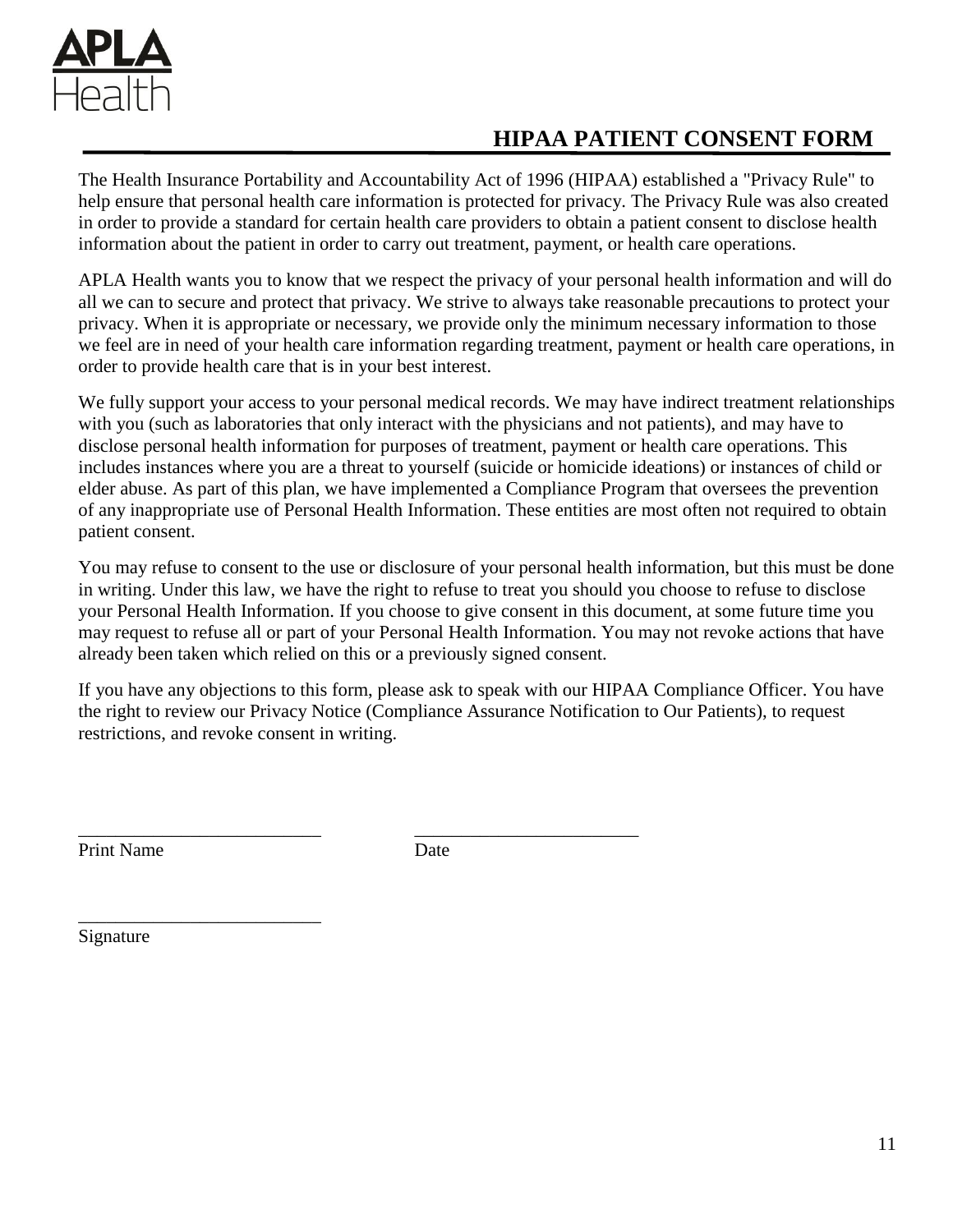

## **CONSENT TO RELEASE MEDICAL INFORMATION**

Your health and medical information is considered sensitive and private and is afforded protection under the law. APLA Health will make every effort to keep all client records secure. However, as a client of APLA Health there are circumstances that will require the exchange of information about me through phone, faxing, e-mailing, and mailing.

I understand that APLA Health will represent me in these exchanges, and that APLA Health cannot be held responsible if any person becomes aware that I am a client at APLA Health.

Signing this Consent to Release Medical Information allows you the flexibility to determine what types of information are to be released and under what circumstances. In addition, this form complies with the HIPAA (Health Insurance Portability and Accountability Act) Privacy Rules.

I, \_\_\_\_\_\_\_\_\_\_\_\_\_\_\_\_\_\_\_\_\_\_\_\_\_\_\_\_\_\_\_\_\_ hereby authorize \_\_\_\_\_\_\_\_\_\_\_\_\_\_\_\_\_\_\_\_\_\_\_\_\_\_\_\_\_\_\_\_\_\_\_\_\_\_\_\_\_\_\_

(Name of Client) (Name of Doctor or Medical Group)

to give information from my record with no limitations on the date of illness, history of illness, diagnosis, or therapeutic information to AIDS Project Los Angeles for the purpose of verification of diagnosis and/or providing or referring for dental treatment and/or nutritional counseling. I understand that this authorization may be revoked at any time, except to the extent that the action has already occurred.

#### **CONSENT TO RELEASE INFORMATION PROCEDURES**

I, \_\_\_\_\_\_\_\_\_\_\_\_\_\_\_\_\_\_\_\_\_\_\_\_\_\_\_\_\_\_\_\_\_\_\_\_\_, authorize staff from AIDS Healthcare Foundation (AHF), APLA Health, Asian Pacific AIDS Intervention Team, City of Pasadena, Andrew Escajeda Clinic, ALTAMED Health Service Corp, Automated Case Management Systems (ACMS), Being Alive, Children's Hospital, Division of Adolescent Medicine, Bienestar, Cedars Sinai, Central City Clinic, City of Long Beach -AIDS Program, East Valley Community Health Center, El Proyecto del Barrio, Foothill AIDS Project, Greater Los Angeles Council on Deafness, Harbor/UCLA Medical Center, High Desert Health System, Hubert Humphrey, JWCH Institute, Inc., Kaiser Permanente, LAC-USC (5p21, Maternal Child/Adolescent, EIP, Weingart), L.A. Gay & Lesbian Center, Memorial Miller Children's Hospital, Minority AIDS Project, Northeast Valley Health Corporation, Division of HIV & STD Programs, Olive View Medical Center, Pathways, Project Angel Food, South Bay Family Healthcare Center, Spectrum, St. Mary Medical Center CARE Program & Clinics, Tarzana Treatment Center, T.H.E. Clinic, Inc. (To Help Everyone), UCLA Care, Valley Community Clinic, Venice Family Clinic, Watts Healthcare, City of West Hollywood

To release, receive, and share information regarding services, and to share information through the mail, telephone, fax, or electronic computer mail, etc., regarding my HIV test results; HIV status; physical, mental or financial condition; or services received related to my need for current or future assistance at the above agencies.

This consent is valid from the date it is signed and may be revoked at any time by signing under the cancellation statement below or by verbally informing the agency holding this original form. I understand that I may add other specific agencies and individuals to this form by listing them and signing below.

\_\_\_\_\_\_\_\_\_\_\_\_\_\_\_\_\_\_\_\_\_\_\_\_\_\_\_\_\_\_\_\_\_\_\_\_\_\_\_\_\_\_\_\_\_\_\_\_\_\_\_\_\_\_\_\_\_\_\_\_\_\_\_\_\_\_\_\_\_\_\_\_\_\_\_\_\_\_\_\_\_\_\_\_\_\_\_\_\_\_\_\_\_

**X** \_\_\_\_\_\_\_\_\_\_\_\_\_\_\_\_\_\_\_\_\_\_\_\_\_\_\_\_\_\_\_\_ \_\_\_\_\_\_ / \_\_\_\_\_\_ / \_\_\_\_\_\_\_ \_\_\_\_\_ / \_\_\_\_\_\_ / \_\_\_\_\_\_\_\_ Signature of Client Date (DD/MM/YY) Consent Valid Through (DD/MM/YY)

I wish to **add** the following specific individuals, agencies, and/or physicians to this Consent to Release Medical Information:

Signature of Client Date (DD/MM/YY)

**X** \_\_\_\_\_\_\_\_\_\_\_\_\_\_\_\_\_\_\_\_\_\_\_\_\_\_\_\_\_\_\_\_\_\_\_\_\_\_\_\_\_\_\_\_\_\_\_\_ \_\_\_\_\_\_\_\_\_\_ / \_\_\_\_ \_\_\_\_\_\_ / \_\_\_\_\_\_\_\_\_

I wish to **cancel** this Consent to Release Medical Information.

**X** \_\_\_\_\_\_\_\_\_\_\_\_\_\_\_\_\_\_\_\_\_\_\_\_\_\_\_\_\_\_\_\_\_\_\_\_\_\_\_\_\_\_\_\_\_\_\_\_ / \_\_\_\_/ \_\_\_\_\_\_ / \_\_\_\_\_\_\_\_\_

Signature of Client Date (DD/MM/YY)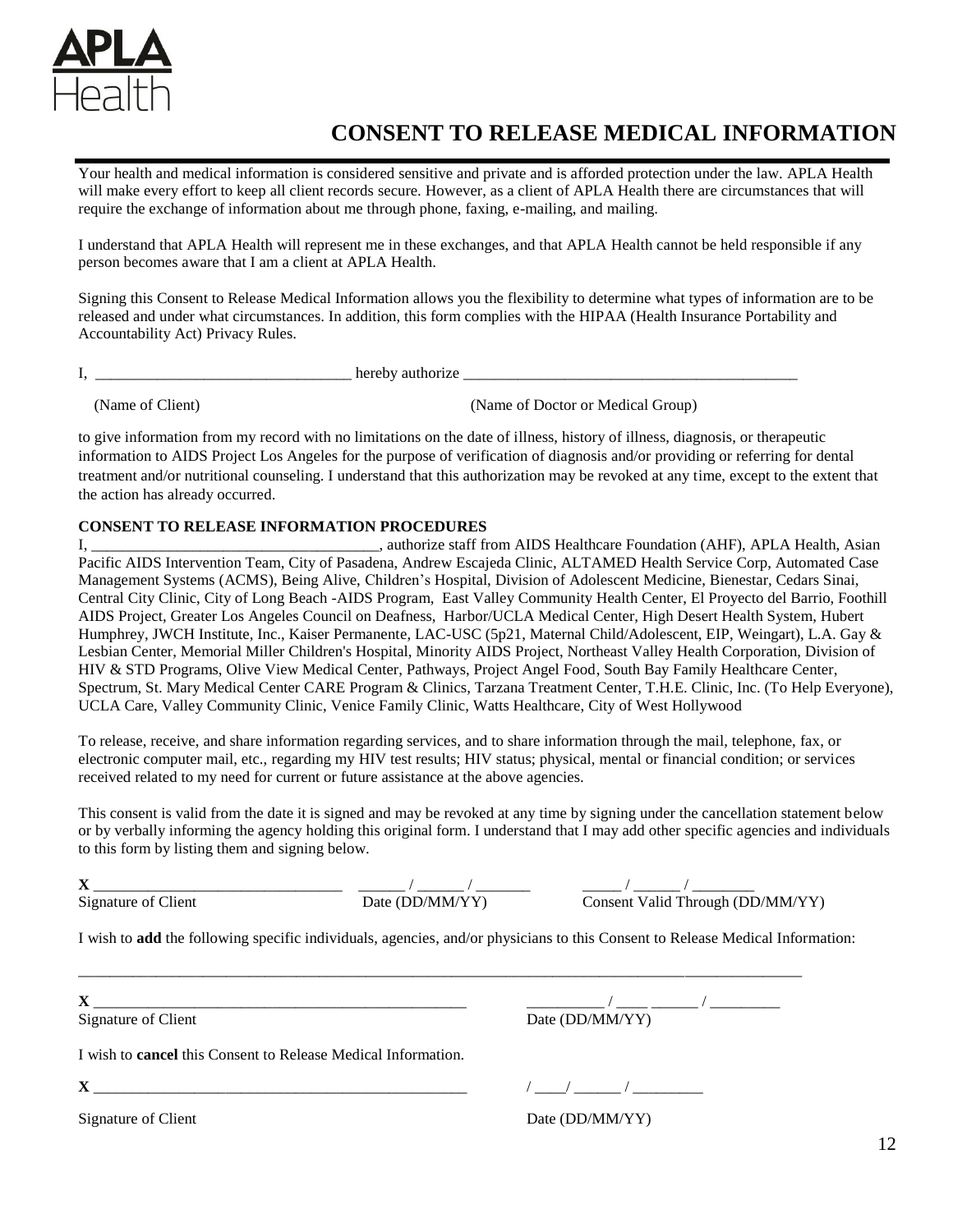

# **CASEWATCH MILLENIUM CONSENT FORM**

I, the same of the same of the same of the same of the same of the same of the same of the same of the same of the same of the same of the same of the same of the same of the same of the same of the same of the same of the White Program/Casewatch Millennium (R) in order to receive services funded by the Ryan White Program or the Department of Public Health, Division of HIV and STD Programs (DBSP). During registration I will be asked to provide information about myself including my name, race, gender, birthdate, income, and other demographic data. Depending upon the agency or program I am registering with I may also be asked questions about my CD4 cell count, viral load, use of HIV medications, risk behaviors, general physical and medical condition, and medical history.

In addition to providing information, I will provide an original letter of diagnosis signed and dated by my doctor, or have a blood test that shows that I am HIV positive. By signing this form I verify that I reside in Los Angeles County. HIV negative partners, family members, or other caregivers affected by HIV, and registration and service information for these clients will not be shared between agencies regardless of my own share status. I understand that my name and information will not be shared outside the Ryan White Program/Millennium system unless I provide my specific, informed consent for such a disclosure. A list of Ryan White Program/Millennium agencies is available upon request.

Additionally, as a condition of receiving Ryan White Program services, I agree that my information will be made available to my local health department, to fiscal agents that fund services I receive, to DPH/DHSP and to the State of California Department of Public Health (CDPH), Office of AIDS, AIDS Regional Information and Evaluation System (ARIES) for mandated care and treatment reporting, program monitoring, statistical analysis, and research activities. This information includes the minimum necessary, but is not limited to gender, ethnicity, birth date, zip code, diagnosis status, and service data. No identifying information such as name and social security number will be released, published, or used without my consent, except as allowed by law.

By initialing the "I AGREE and UNDERSTAND" line below, I understand that my relevant health (including HIV status) and income information will be shared with my local health department, fiscal agents that fund services I receive, the Department of Public Health, Division of HIV and STD Programs, and State of California Department of Public Health (CDPH), Office of AIDS, AIDS Regional Information and Evaluation System (ARIES) when I request enrollment in care or access to services at a Ryan White Program agency. Only authorized personnel at each agency will have access to my information on a need-to-know basis. The information shared may include information about services received or my treatment at a particular agency. Mental health, legal, and/or substance abuse information will only be shared as allowed by law.

In most cases, I will not need to re-register (in Casewatch Millennium) or provide a letter of HIV diagnosis when I require services from an agency providing services funded by the Ryan White Program or the DPH/Division of HIV and STD Programs.

\_\_\_\_\_ I AGREE AND UNDERSTAND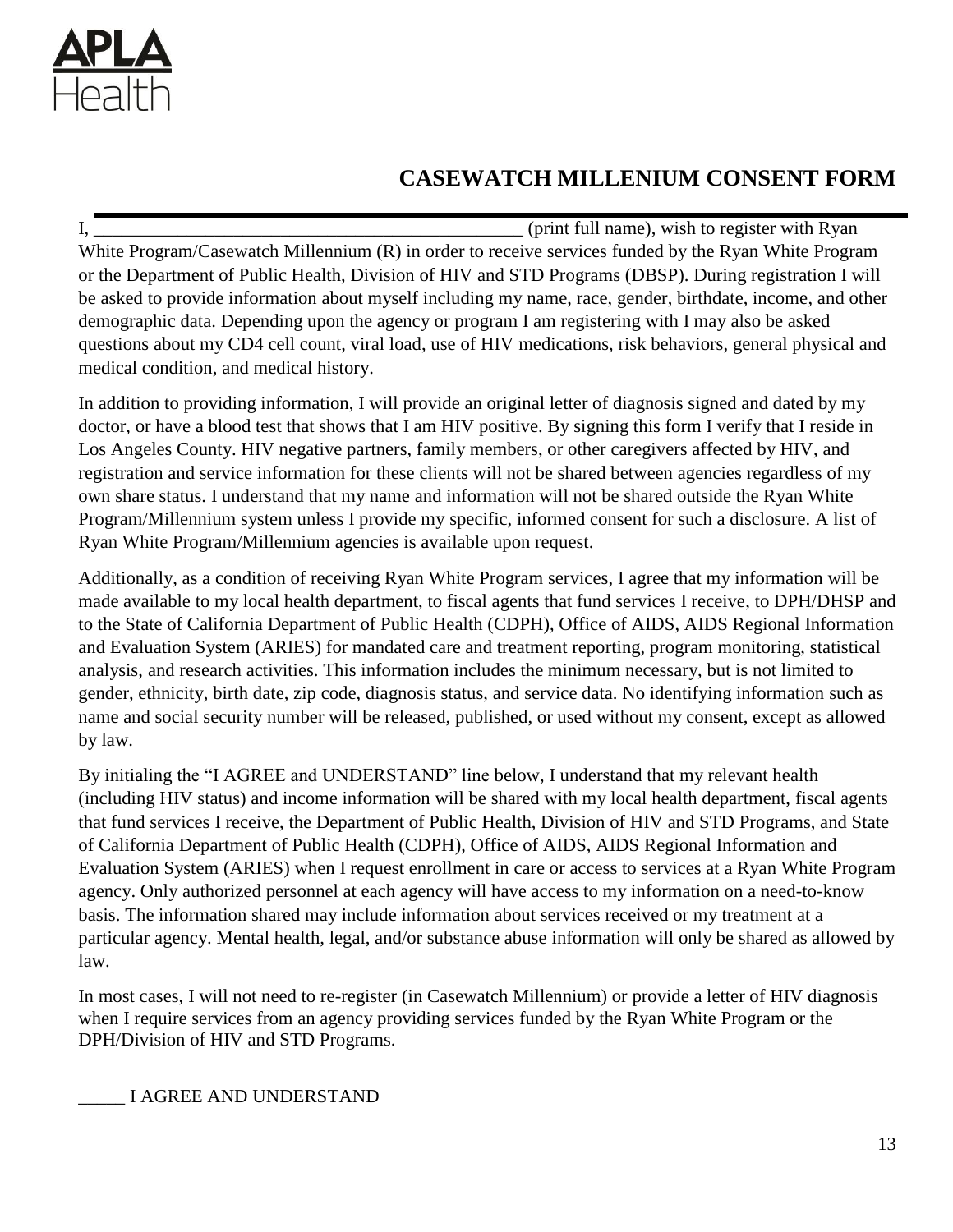

My registration in Ryan White Program/Casewatch Millennium does not guarantee services from any agency. Waiting lists or eligibility requirements may exclude me from services at other Ryan White Program/Millennium agencies.

By signing this form I acknowledge that I have been offered a copy of this consent form, and that I have discussed it with the staff person indicated below. I understand that this form will be stored in my paper file, and that this consent form remains in effect for three years from the date I signed this form.

Signature of Client or Parent/Guardian of Minor

\_\_\_\_\_\_\_\_\_\_\_\_\_\_\_\_\_\_\_\_\_\_\_\_\_\_\_\_\_\_\_\_\_\_\_\_\_\_\_\_\_\_\_

\_\_\_\_\_\_\_\_\_\_\_\_\_\_\_\_\_\_\_\_\_\_\_\_\_\_\_\_\_\_\_\_\_\_\_\_\_\_\_\_\_\_\_

Date

**For Local Health Care Agency Use Only**

Administered by Agency Name

Signature Date

\_\_\_\_\_\_\_\_\_\_\_\_\_\_\_\_\_\_\_\_\_\_\_\_\_\_\_\_\_\_\_\_\_\_\_\_\_\_ \_\_\_\_\_\_\_\_\_\_\_\_\_\_\_\_\_\_\_\_\_\_\_\_\_\_\_\_\_

\_\_\_\_\_\_\_\_\_\_\_\_\_\_\_\_\_\_\_\_\_\_\_\_\_\_\_\_\_\_\_\_\_\_\_\_\_\_\_ \_\_\_\_\_\_\_\_\_\_\_\_\_\_\_\_\_\_\_\_\_\_\_\_\_\_\_\_\_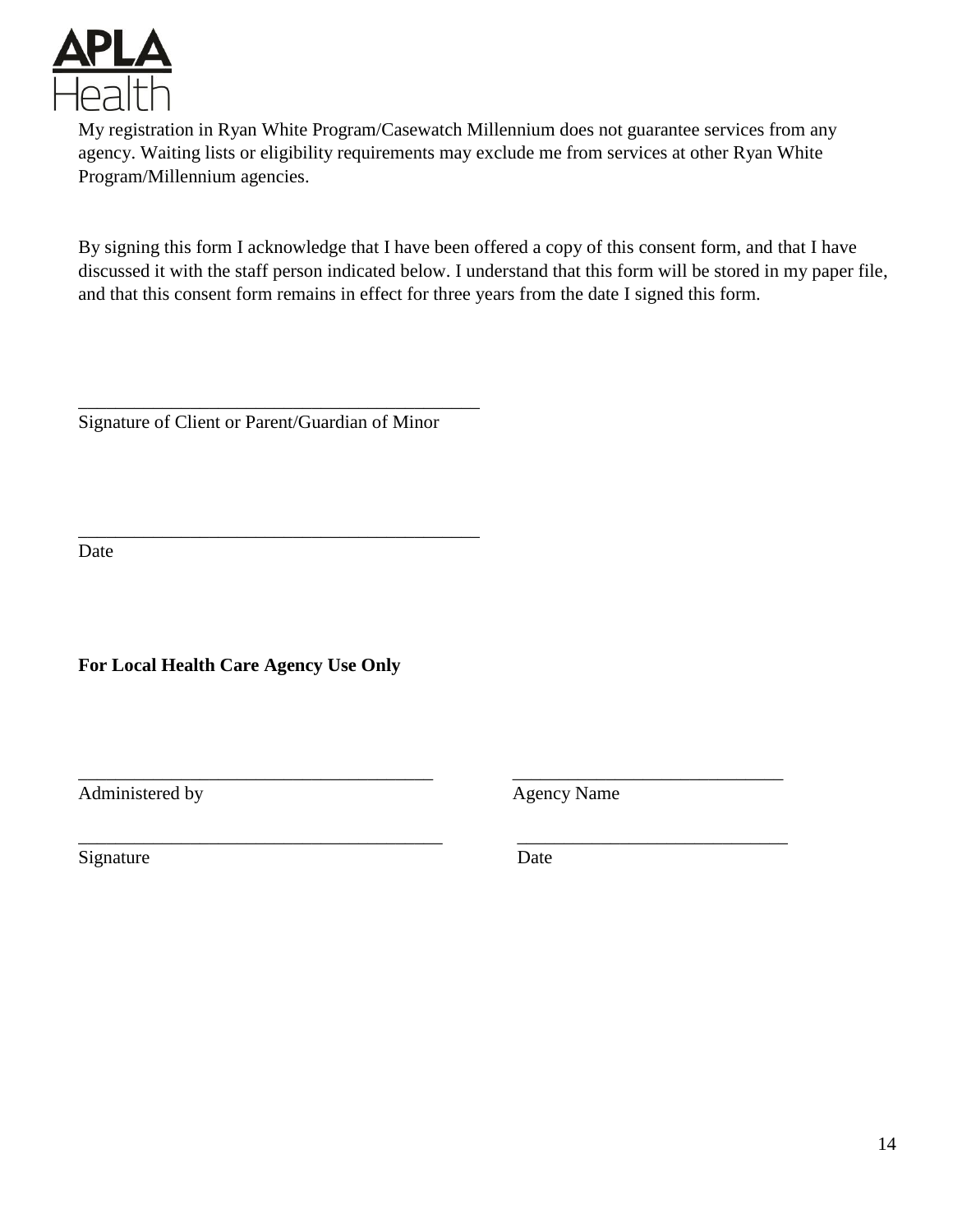

# **PATIENT AND CLIENT BILL OF RIGHTS AND RESPONSIBILITIES**

The purpose of this Patient and Client Bill of Rights is to help enable clients act on their own behalf and in partnership with their providers to obtain the best possible HIV/AIDS care and treatment. This Bill of Rights and Responsibilities comes from the hearts of people living with HIV/AIDS in the diverse communities of Los Angeles County. As someone newly entering or currently accessing care, treatment, or support services for HIV/AIDS, you have the right to:

## **A. Respectful Treatment**

- 1. Receive considerate, respectful, professional, confidential, and timely care in a safe, client-centered environment without bias.
- 2. Receive equal and unbiased care in accordance with federal and state law.
- 3. Receive information about the qualifications of your providers, particularly about their experience managing and treating HIV/AIDS or related conditions.
- 4. Be informed of the names and work phone numbers of the physicians, nurses, and other staff members responsible for your care.
- 5. Receive safe accommodations for protection of personal property while receiving care and services.
- 6. Receive services that are culturally and linguistically appropriate, including having full explanations of all services and treatment options provided clearly in your own language and dialect.
- 7. Look at your medical records and receive copies of them upon your request (reasonable agency policies including reasonable fee for photocopying may apply).
- 8. When special needs arise, extended visiting hours by family, partner, or friends during inpatient treatment, recognizing that there may be limits imposed for valid reasons by the hospital, hospice, or other inpatient institution.

## **B. Competent, High-quality Care**

- 1. Have your care provided by competent, qualified professionals who follow HIV treatment standards as set forth by the Federal Public Health Service Guidelines, the Centers for Disease Control and Prevention (CDC), the California Department of Health Services, and the County of Los Angeles.
- 2. Have access to these professionals at convenient times and locations.
- 3. Receive appropriate referrals to other medical, mental health, or other care services.

## **C. Make Treatment Decisions**

- 1. Receive complete and up-to-date information in words you understand about your diagnosis, treatment options, medications (including common side-effects and complications), and prognosis that can reasonably be expected.
- 2. Participate actively with your provider(s) in discussions about choices and options available for your treatment.
- 3. Make the final decision about which choice and option is best for you after you have been given all relevant information about these choices and the clear recommendation of your provider.
- 4. Refuse any and all treatments recommended and be told of the effect not taking the treatment may have on your health, be told of any other potential consequences of your refusal, and be assured that you have the right to change your mind later.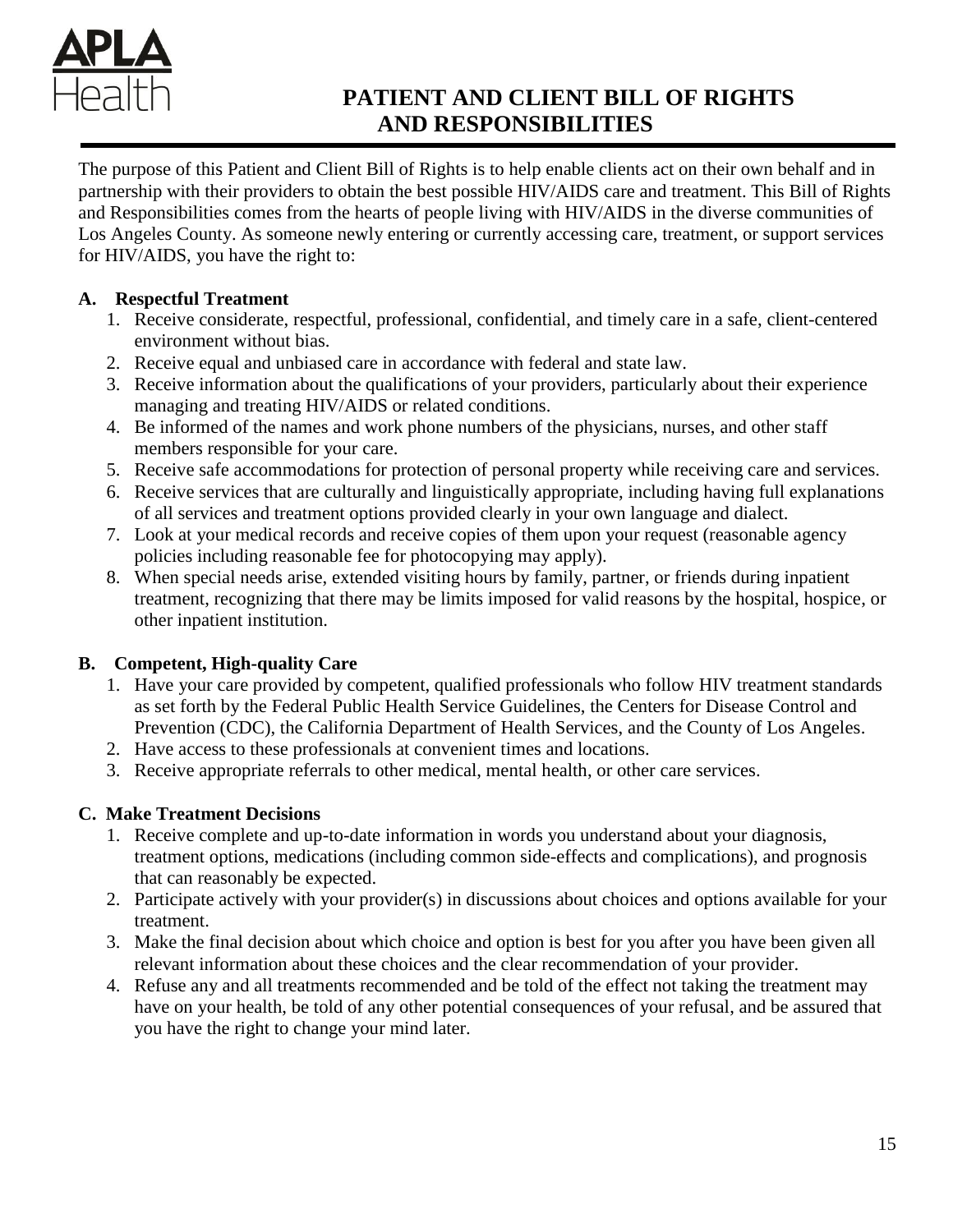

- 5. Be informed about and afforded the opportunity to participate in any appropriate clinical research studies for which you are eligible.
- 6. Refuse to participate in research without prejudice or penalty of any sort.
- 7. Refuse any offered services or end participation in any program without bias or impact on your care.
- 8. Be informed of the procedures at the agency or institution for resolving misunderstandings, making complaints, or filing grievances.
- 9. Receive a response to any complaint or grievance within 30 days of filing it.
- 10. Be informed of independent ombudsman or advocacy services outside the agency to help you resolve problems or grievances (see phone number at bottom of this form), including how to access a federal complaint center within the Center for Medicare and Medicaid Services (CMS).

## **D. Confidentiality and Privacy**

- 1. Receive a copy of your agency's Notice of Privacy Policies and Procedures. Your agency will ask you to acknowledge receipt of this document.
- 2. Keep your HIV status confidential or anonymous with respect to HIV counseling and testing services. Have information explained to you about confidentiality policies and under what conditions, if any, information about HIV care services may be released.
- 3. Request restricted access to specific sections of your medical records.
- 4. Authorize or withdraw requests for your medical record from anyone else besides your health care providers and for billing purposes.
- 5. Question information in your medical chart and make a written request to change specific documented information. Your physician has the right to accept or refuse your request with an explanation.

## **E. Billing Information and Assistance**

- 1. Receive complete information and explanation in advance of all charges that may be incurred for receiving care, treatment, and services as well as payment policies of your provider.
- 2. Receive information on any programs to help you pay and assistance in accessing such assistance and any other benefits for which you may be eligible.

## **F. Patient/Client Responsibilities**

In order to help your provider give you and other clients the care to which you are entitled, you also have the responsibility to:

- 1. Participate in the development and implementation of your individual treatment or service plan to the extent that you are able.
- 2. Provide your providers, to the best of your knowledge, accurate and complete information about your current and past health and illness, medications and other treatment and services you are receiving, since all of these may affect your care. Communicate promptly in the future any changes or new developments.
- 3. Communicate to your provider whenever you do not understand and information you are given.
- 4. Follow the treatment plan you have agreed to and/or accept the consequences of not following the recommended course of treatment or of using other treatments.
- 5. Keep your appointments and commitments at this agency or inform the agency promptly if you cannot do so.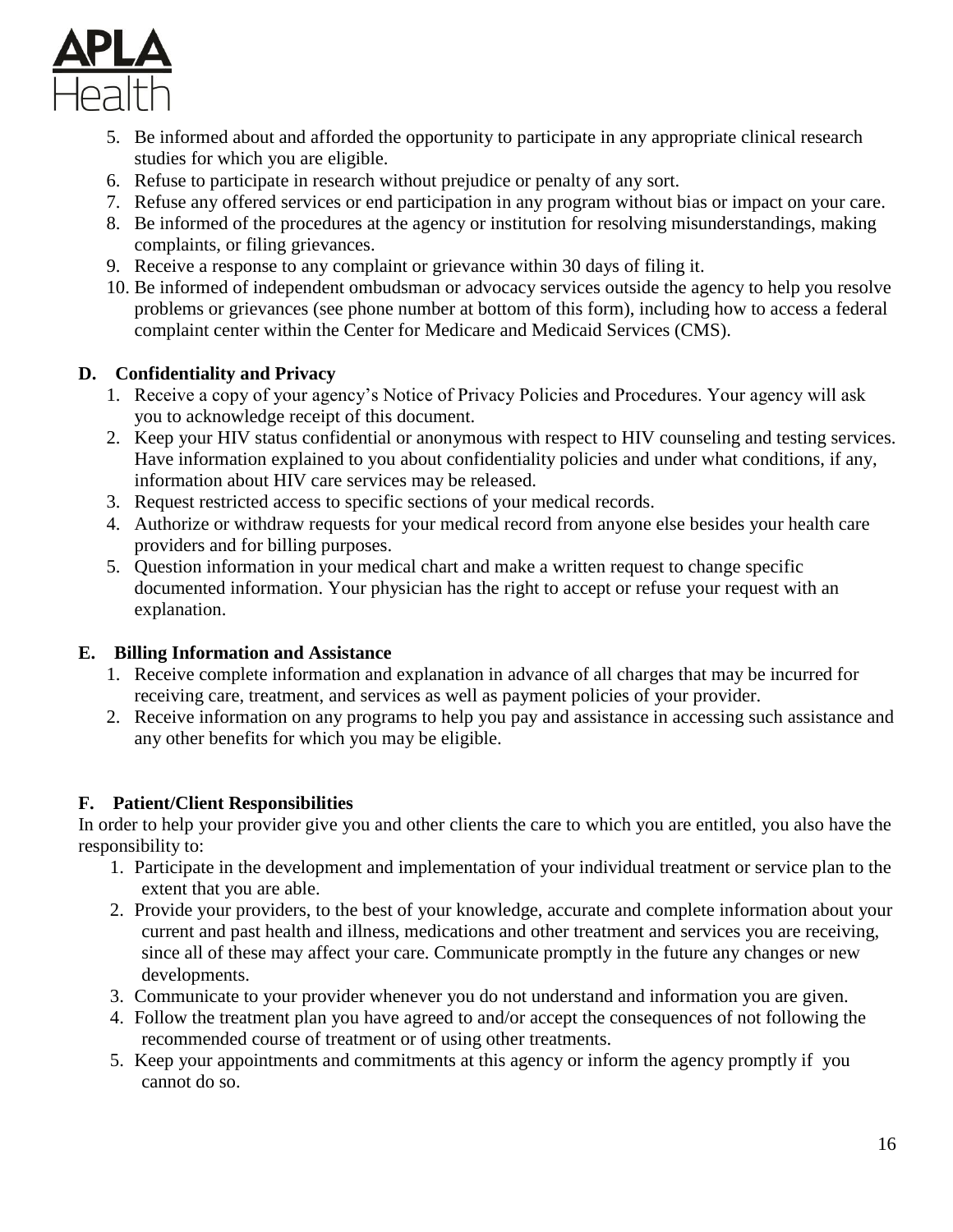

- 6. Keep your provider or main contact informed about how to reach you confidentially by phone, mail, or other means.
- 7. Follow the agency's rules and regulations concerning patient/client care and conduct.
- 8. Be considerate of your providers and fellow clients/patients and treat them with the respect you yourself expect.
- 9. The use of profanity or abusive or hostile language; threats, violence or intimidation; carrying weapons of any sort; theft or vandalism; intoxication or use of illegal drugs; and sexual harassment or misconduct is strictly prohibited.
- 10.Maintain the confidentiality of everyone else receiving care or services at the agency by never mentioning to anyone who you see here or casually speaking to other clients not already know to you if you see them elsewhere.

## **For More Help or Information**

Your first step in getting more information or resolving any complaints or grievances should be to speak with your provider or a designated client services representative or patient or treatment advocate at the agency. If this does not resolve any problem in a reasonable time span, or if serious concerns or issues that arise that you feel you need to speak about with someone outside the agency, you may call the number below for confidential, independent information and assistance.

For patient and complaints/grievances call (800) 260-8787 8:00 am – 5:00 pm Monday-Friday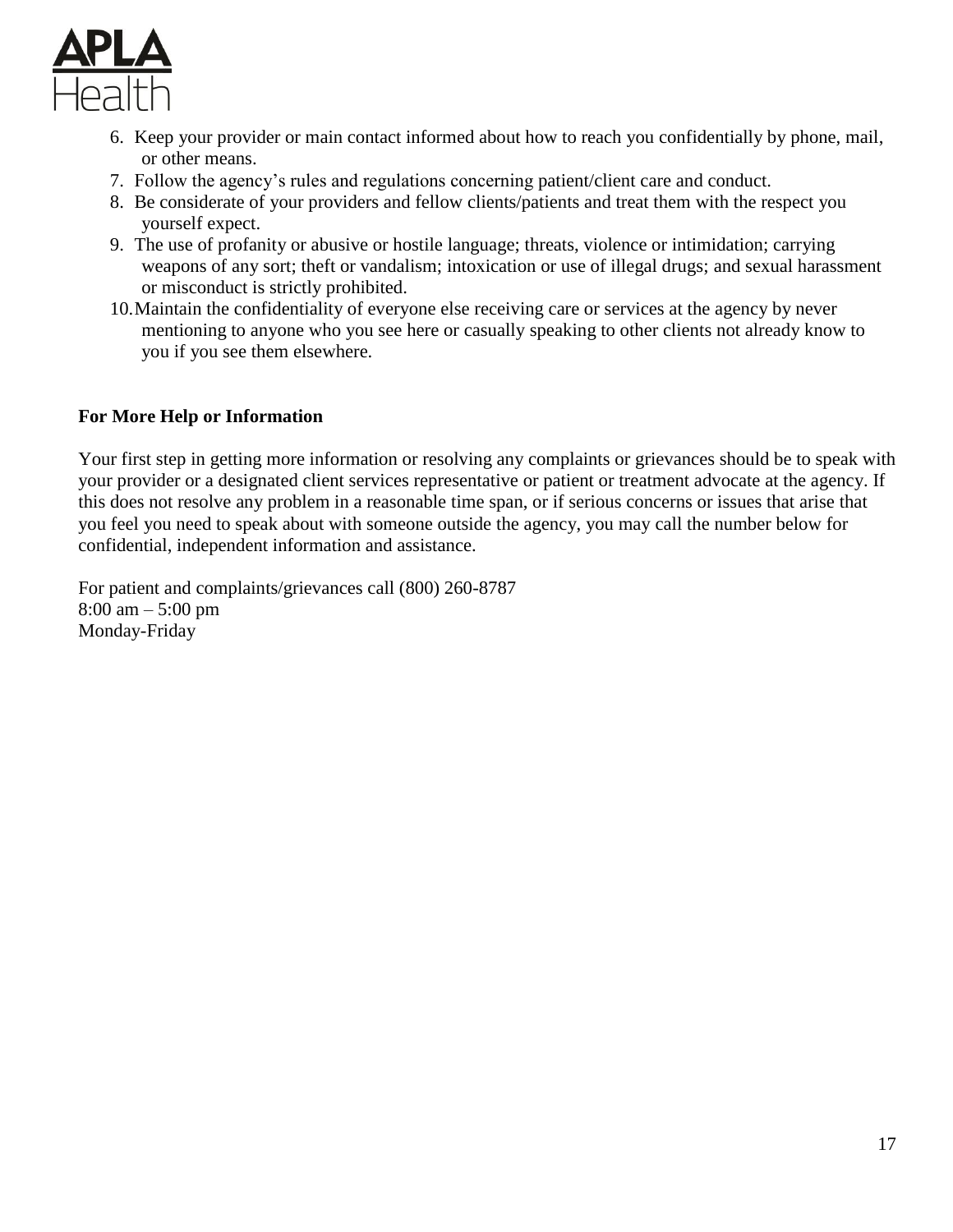

### **Policy**

APLA Health has established a Client Bill of Rights to ensure that clients are treated with respect and are provided the highest possible quality of services. The grievance policy has been adopted for a client to utilize if he/she feels one of his/her rights, as defined in the Client Bill of Rights, was violated or if he/she has a specific grievance that needs to be addressed.

### **Procedures**

- **1.** If a client has a grievance with a program or with the staff of a program, the client should first try to resolve the matter with the supervisor or program manager.
- **2.** If resolution is not achieved after speaking with the supervisor or the program manager, then the client should contact the division director.
- **3.** The supervisor, program manager, and division director will listen to the information about the incident and will attempt to mediate the grievance.
- **4.** Any grievance that is the result of a dispute over a written service agreement between a client and a manager of a specific program will be examined by the division director to determine if the service agreement was fair, and if the service agreement was in fact violated by the client.
- **5.** If the matter cannot be mediated, it will be turned over to the division director for final resolution.
- **6.** Grievances will receive prompt attention. Every effort will be made by all appropriate staff to address and resolve grievances within ten (10) working days.
- **7.** If you believe your grievance has not been resolved, you may contact the Los Angeles Division of HIV and STD Programs at 1.800.260.8787.

**My signature below acknowledges that I have read or been informed and given a copy of the above policy and procedures. I also understand that APLA Health has the right to suspend or terminate services to me if I do not comply with or sign these policies and procedures.**

\_\_\_\_\_\_\_\_\_\_\_\_\_\_\_\_\_\_\_\_\_\_\_\_\_\_\_\_\_\_\_\_\_\_\_ \_\_\_\_\_\_\_\_\_\_\_\_\_\_\_\_\_\_\_\_\_\_

\_\_\_\_\_\_\_\_\_\_\_\_\_\_\_\_\_\_\_\_\_\_\_\_\_\_\_\_\_\_\_\_\_\_ \_\_\_\_\_\_\_\_\_\_\_\_\_\_\_\_\_\_\_\_\_\_\_

\_\_\_\_\_\_\_\_\_\_\_\_\_\_\_\_\_\_\_\_\_\_\_\_\_\_\_\_\_\_\_\_\_\_\_ \_\_\_\_\_\_\_\_\_\_\_\_\_\_\_\_\_\_\_\_\_\_\_\_

\_\_\_\_\_\_\_\_\_\_\_\_\_\_\_\_\_\_\_\_\_\_\_\_\_\_\_\_\_\_\_\_\_\_\_ \_\_\_\_\_\_\_\_\_\_\_\_\_\_\_\_\_\_\_\_\_\_\_\_\_

| Client Name (Please Print) | AP# |
|----------------------------|-----|
|                            |     |

Agency Representative (Please Print) Title

Agency Representative Signature Date (MM/DD/YY)

Signature of Client Date (MM/DD/YY)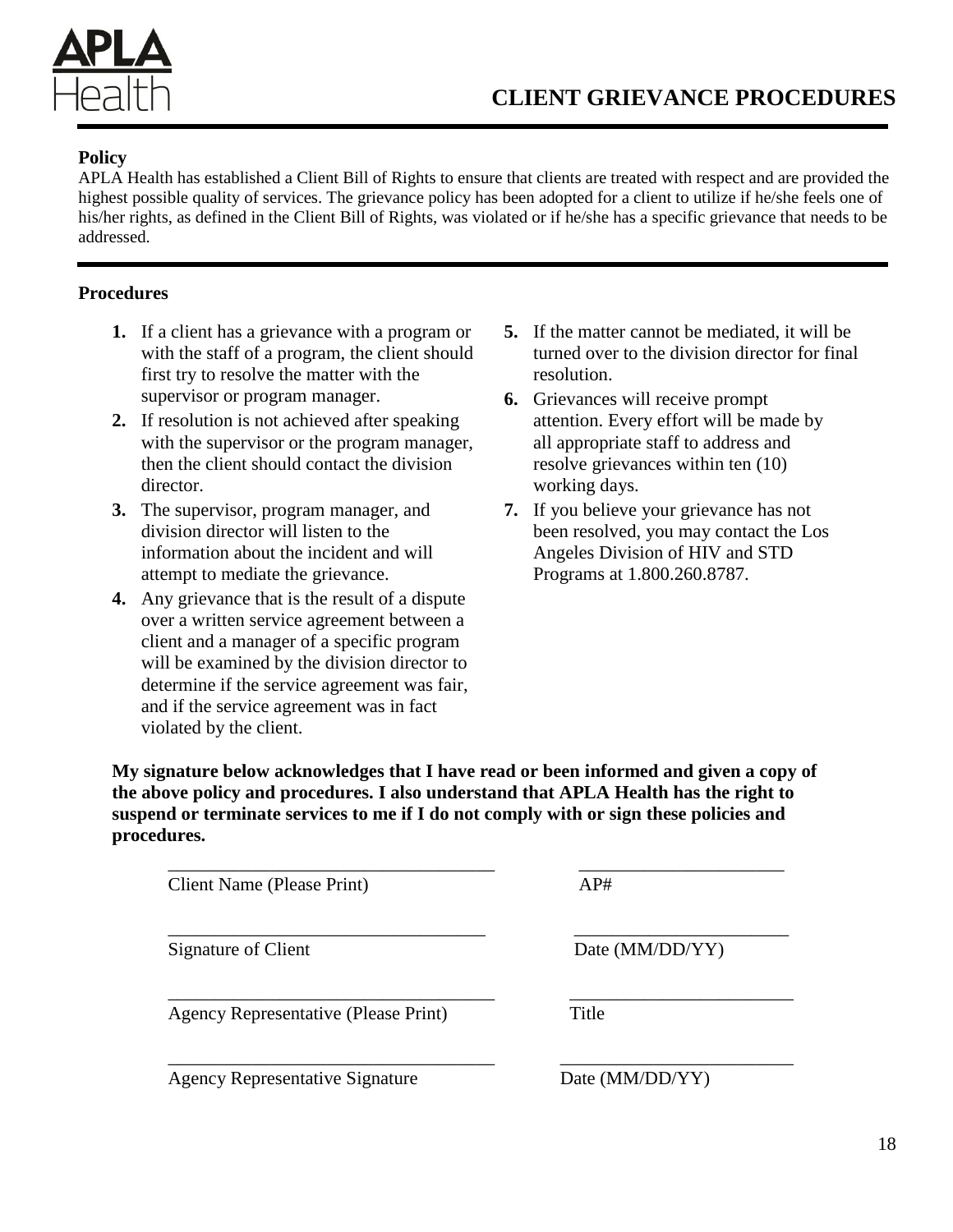

# **FINANCIAL SCREENING FORM (1 OF 2)**

*APLA Health receives government funding to provide certain HIV-related services to individuals who can provide documentation that s/he is eligible to receive services. In order that APLA Health complies with its funding source requirements, we are requesting that you provide proof of your monthly income.*

| Client Name                                 | AP#                   |
|---------------------------------------------|-----------------------|
|                                             |                       |
| <b>Type of Income</b>                       | <b>Monthly Amount</b> |
| Social Security Disability Insurance (SSDI) | \$                    |
| Supplemental Security Income (SSI)          | \$                    |
| <b>State Disability Insurance (SDI)</b>     | \$                    |
| General Relief (GR)                         | \$                    |
| CalWORKs (TANF)                             | \$                    |
| Veterans Benefits (VA)                      | \$                    |
| Employment Income (Self-Employment*)        | \$                    |
| <b>Private Disability Insurance</b>         | \$                    |
| Unemployment Insurance (UI)                 | \$                    |
| Retirement/Pension                          | \$                    |
| Child Support and/or Alimony                | \$                    |
| <b>Worker's Compensation</b>                | \$                    |
| Food Stamps                                 | \$                    |
| Support of Family/Friends*                  | $\boldsymbol{\$}$     |
| <b>Investment Income</b>                    | \$                    |
| Other                                       | \$                    |
| <b>Total Monthly Income</b>                 | \$                    |

\*Client must complete Certification of Alternative Income form and provide appropriate documentation.

**I hereby certify that the above financial information is accurate and I agree to immediately notify APLA Health of any changes in my monthly income. Further, I understand that failure to provide accurate information may result in suspension or termination of services.**

**X** \_\_\_\_\_\_\_\_\_\_\_\_\_\_\_\_\_\_\_\_\_\_\_\_\_\_\_\_\_\_\_\_ \_\_\_\_\_\_\_\_\_\_\_\_\_\_\_\_\_\_\_\_\_\_\_

Signature of Client Date (MM/DD/YY)

| $\mathbf{x}$<br>Δ         |                 |
|---------------------------|-----------------|
| <b>Financial Screener</b> | Date (MM/DD/YY) |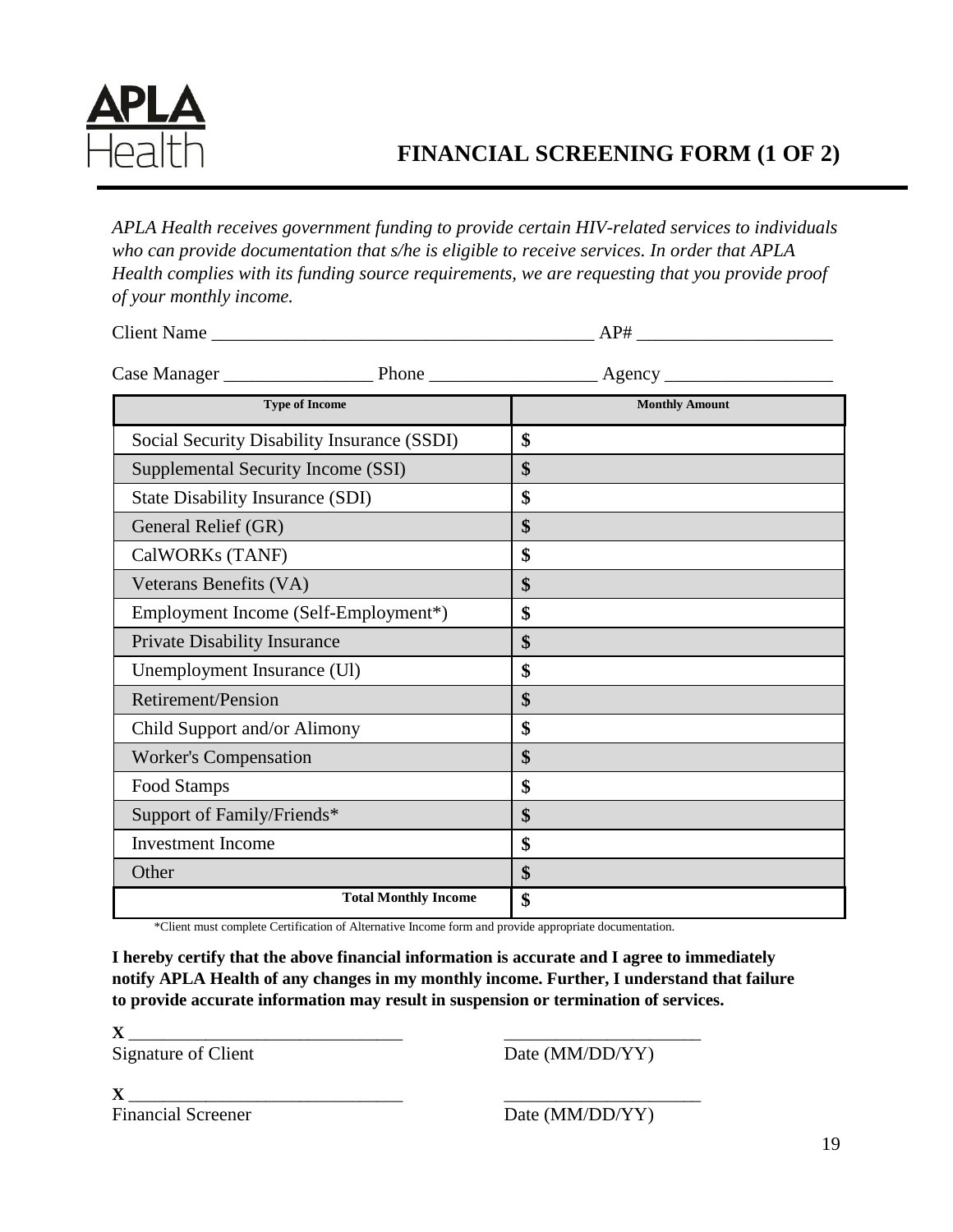

# **FINANCIAL SCREENING FORM (2 OF 2)**

## **CERTIFICATION OF ALTERNATIVE INCOME**

### **Self-Employment:**

**I, \_\_\_\_\_\_\_\_\_\_\_\_\_\_\_\_\_\_\_\_\_\_\_\_\_\_\_\_\_\_\_\_\_\_\_\_\_\_\_\_\_\_\_\_\_\_\_\_\_\_ ,** *am self-employed.* Print middle initial

*I have listed my total earnings for the past three (3) months from\_\_\_\_\_\_\_\_ to the present as follows:*

| Pay Date<br>(DD/MM/YY) | <b>Type of Work</b>           | <b>Monthly Income</b> |
|------------------------|-------------------------------|-----------------------|
|                        |                               | \$                    |
|                        |                               | \$                    |
|                        |                               | \$                    |
|                        | <b>Average Monthly Income</b> | \$                    |

*I hereby certify that the above financial information is accurate and I agree to immediately notify APLA Health of any changes in my monthly income. Further, I understand that failure to provide accurate information may result in suspension or termination of services*

| $\Lambda$           |                 |
|---------------------|-----------------|
| Signature of Client | Date (MM/DD/YY) |

### **Have you been denied any public Benefits for which you applied?**

Benefit applied for:

Date of Denial:  $(MM/DD/YY)$  *Proof of denial required (dated within the last three months).* Appeal pending: \_\_\_\_\_\_\_\_\_\_\_\_\_\_\_\_\_\_\_\_\_\_\_\_\_\_\_\_\_\_

**Support from Family or Friends:**

Support Provided By\_\_\_\_\_\_\_\_\_\_\_\_\_\_\_\_\_\_\_\_\_\_\_\_\_\_\_\_\_\_\_ Monthly Income \$ \_\_\_\_\_\_\_\_\_\_\_\_\_

*Letter of support required*